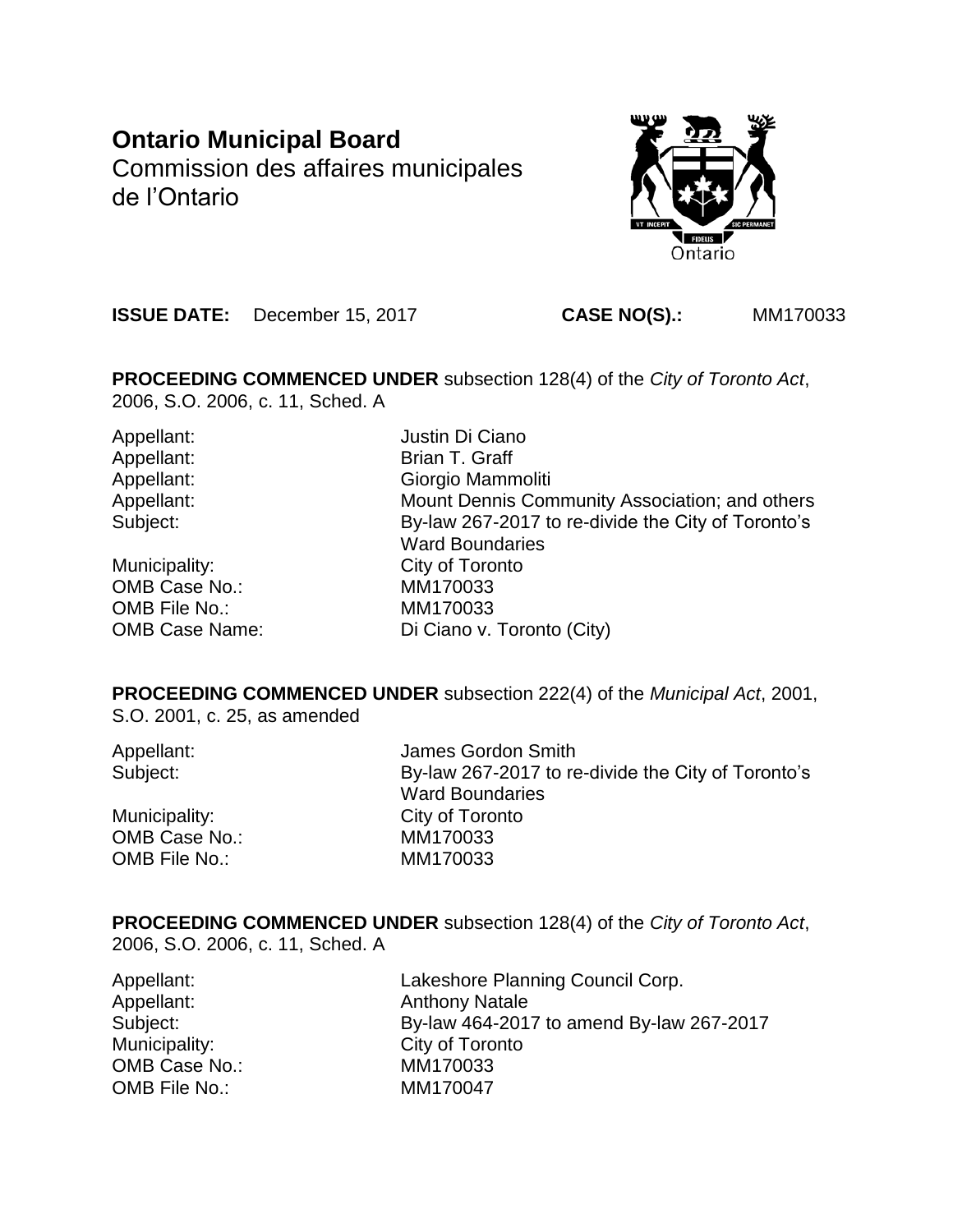| Heard:              | October 10, 11, 12, 13, 16, 17 and 19, 2017 in<br>Toronto, Ontario |
|---------------------|--------------------------------------------------------------------|
| <b>APPEARANCES:</b> |                                                                    |

**Parties Counsel\*/Representative**

| r aruvə                                      | <b>OUGHSULTING DIGGERER COMMENT</b>          |
|----------------------------------------------|----------------------------------------------|
| City of Toronto                              | Brendan O'Callaghan* and Matthew Schuman*    |
| Justin Di Ciano and<br><b>Anthony Natale</b> | Bruce Engell* and Kyle Kidd (student-at-law) |
| <b>Kevin Wiener</b>                          | Self-represented                             |
| <b>Brian Graff</b>                           | Self-represented                             |
| Giorgio Mammoliti                            | Self-represented                             |
| James Gordon Smith                           | Self-represented                             |
| Lakeshore Planning Council<br>Corporation    | Peggy Moulder                                |

# **DECISION DELIVERED BY JAN de P. SEABORN AND HUGH S. WILKINS AND ORDER OF THE BOARD**

# **INTRODUCTION**

[1] The matter before the Ontario Municipal Board ("Board") consists of several appeals in respect of By-law No. 247-2017 and By-law No. 464-2017 ("the By-laws") enacted by Council for the City of Toronto ("City") for the purpose of re-dividing the City into 47 Wards. Pursuant to the provisions of s. 128(1) of the *City of Toronto Act, 2006*  ("Act"), the City has the authority to enact a by-law to divide or subdivide the municipality into wards or to dissolve the existing wards. Any person may appeal to the Board (s. 128(4) of the Act) objecting to a ward boundaries by-law. After hearing the appeal, the Board may make an order affirming, amending or repealing the by-law (s. 128(7) of the Act). Similar provisions are found in s. 222 of the *Municipal Act*.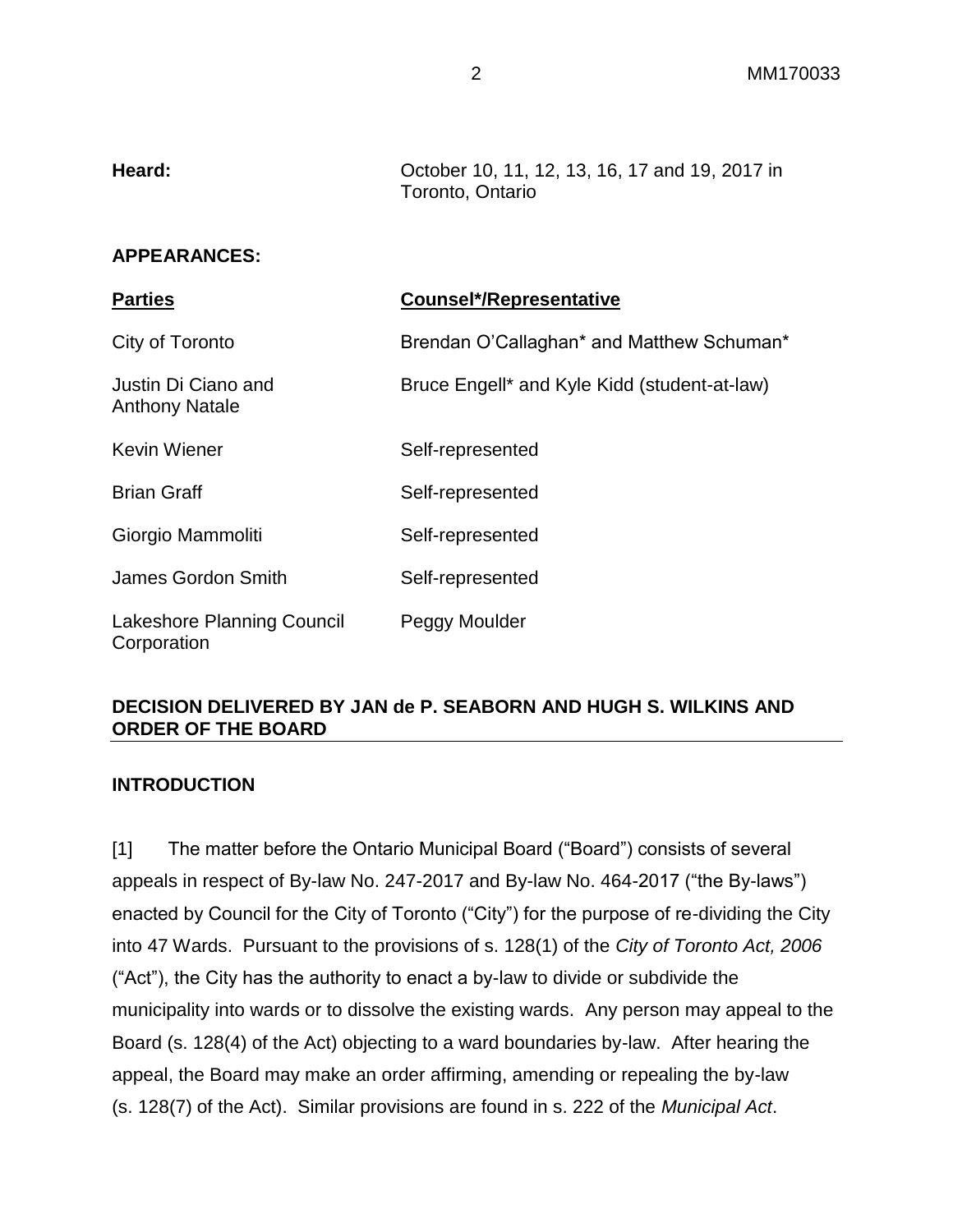[2] The City's By-laws have been appealed by Justin Di Ciano and Anthony Natale ("Di Ciano and Natale Appeals"), who were represented by Mr. Engell; Kevin Wiener ("Wiener Appeal"), who appeared as counsel on his own behalf; Brian Graff ("Graff Appeal"), Giorgio Mammoliti ("Mammoliti Appeal"), and James Gordon Smith ("Smith Appeal"), each of whom were self-represented; and the Lakeshore Planning Council Corporation ("LPCC Appeal"), represented by Ms. Moulder.

[3] The By-laws under appeal re-divide the City's existing 44 wards into 47 wards, effective for the 2018 municipal election (as long as the By-laws come into force by January 1, 2018). Collectively, the By-laws provide new boundaries for 40 wards and maintain existing boundaries for 7 wards. The bulk of the boundary changes are relatively minor, providing for minimal change, maintaining key historic boundaries and grouping communities of interest. The significant changes are that: 3 wards are added to the City's Downtown (as defined in the City's Official Plan); one ward is added in Willowdale; and existing Wards 14, 17 and 18 are combined into 2 wards (Exhibit 3, MAP 6: Recommended Wards with Refinements (47 Wards), p. 698).

[4] In support of the By-laws, the City called three witnesses: Beate Bowron and Gary Davidson (both qualified as land use planners, with expertise in ward boundaries); and Michael Wright (land use planning, with expertise in demographic analysis and population, household and employment projections). Andrew Sancton (municipal government, with expertise in ward boundaries) and Peter Norman (economist with expertise in demographics) testified in support of the Di Ciano and Natale Appeals. In addition, Mr. Natale testified on his own behalf. Mr. Wiener, Mr. Graff, Mr. Mammoliti and Mr. Smith did not call any evidence. However, they each cross-examined the various expert witnesses and made written and oral submissions at the conclusion of the evidence. Ms. Moulder represented the LPCC and its Chair, Timothy Dobson, filed a witness statement and testified. There was one Participant, the Bloor East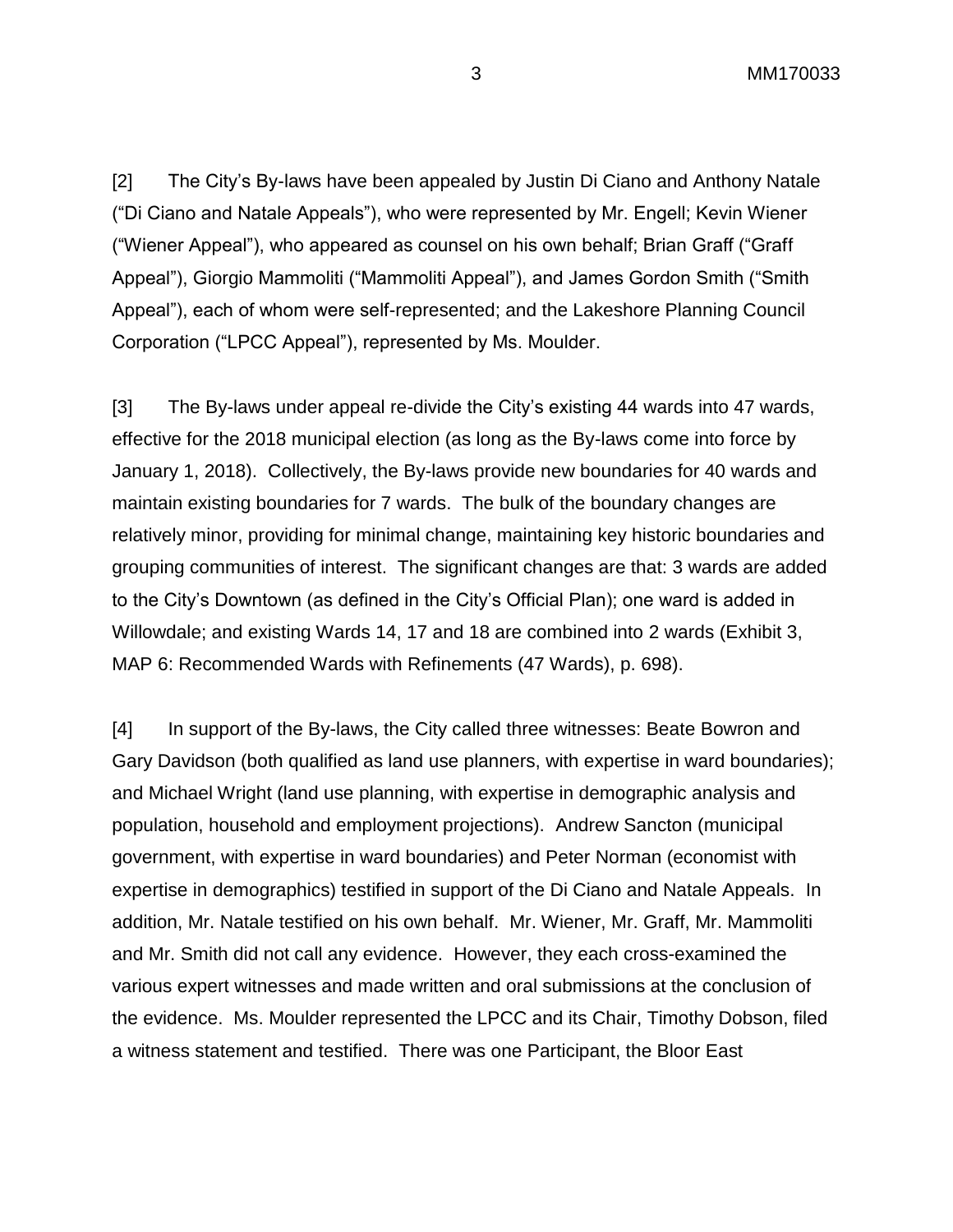Neighbourhood Association, and its President, Linda Brett, filed a participant statement and provided testimony to the Board, largely in support of the City's position.

#### **THE APPEALS**

#### **(a) Di Ciano and Natale Appeals**

[5] Mr. Di Ciano and Mr. Natale seek an order from the Board dividing the City into 25 wards, with name and boundaries identical to the current Federal Electoral Districts ("FEDS"). It was their position that the new ward boundaries set out in the By-laws do not meet the principle of effective representation or achieve voter parity (the relationship between a ward's population and the average ward population of all municipal wards). The adoption of the latest FEDS is proposed because this system will: ensure a fair election in 2018; ensure that future elections are fair; result in boundaries which are produced regularly through an unassailable, arms' length open public process which can quickly, defensibly and inexpensively be adopted by the City on an ongoing basis (Engell, Argument, para. 2).

#### **(b) Wiener Appeal**

[6] Mr. Wiener's appeal seeks a decision from the Board that maintains a 44 ward boundary structure, albeit he proposes boundary shifts for several wards. He submits that voter parity is a prime condition for effective representation and submits that the operative question is whether at the time of the appeal the ward boundaries will provide effective representation. It was Mr. Wiener's position that the City's consultants fettered their analysis by relying on population projections for the 2026 election year and did not sufficiently analyse other options for the 2018 and 2022 elections. He submits that the ward boundaries set out in the By-laws may provide voter parity in the future, but not in 2018.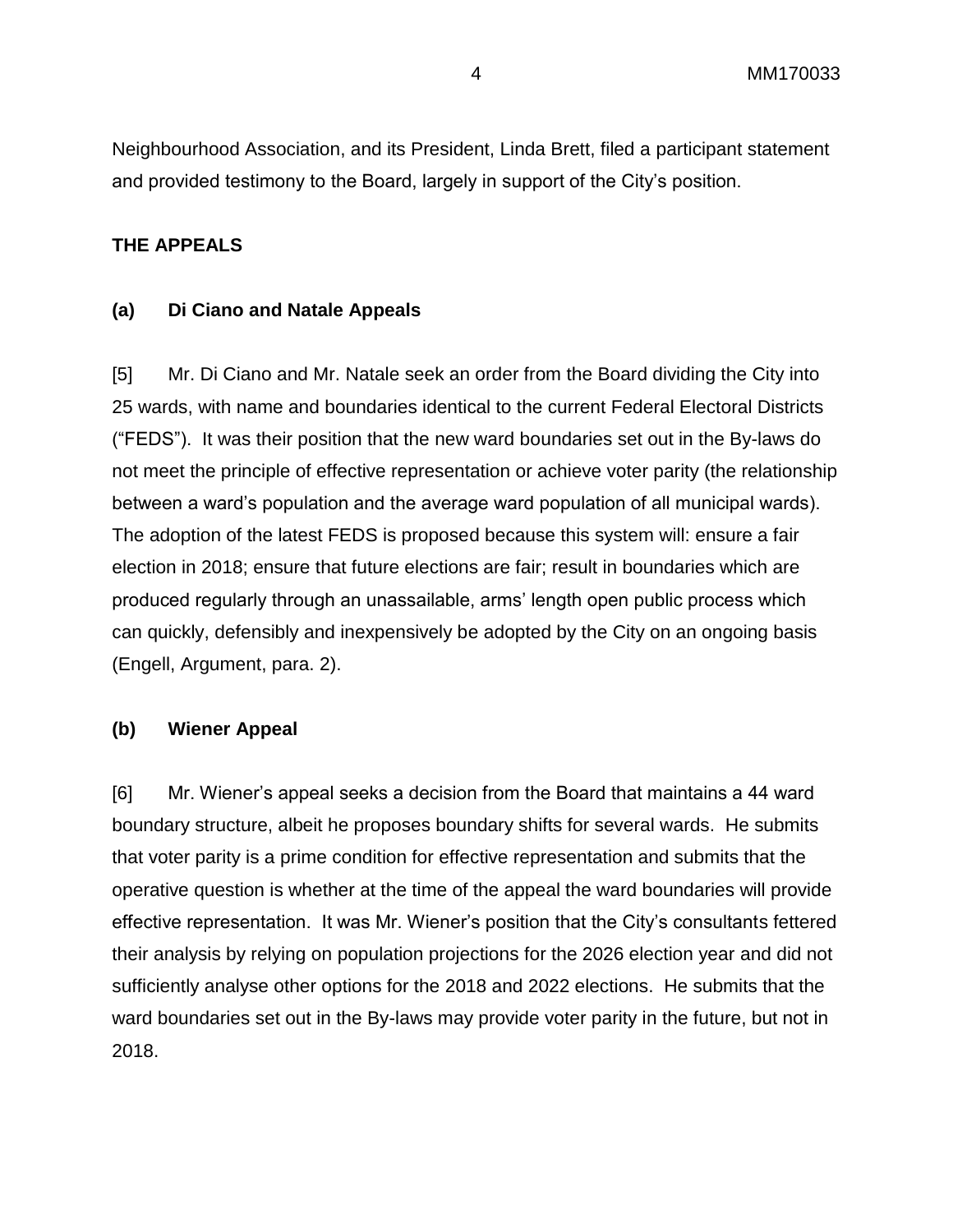### **(c) Graff Appeal**

[7] Mr. Graff's appeal seeks Board approval of the ward boundaries set out in the By-laws with two alterations for 2018 and 2022. First, he submits that only 43 wards should be used for the 2018 and 2022 elections in order to achieve better voter parity and reduce costs. Second, he submits that the boundaries of Recommended Ward ("RW") 36 and RW 37 along Queen Street East to the west of Coxwell Avenue should be shifted to keep both sides of Queen Street East within the same ward. He questions the value of the boundaries that permit significant variances in voter parity for the 2018 and 2022 elections to achieve parity in later elections based on possible future populations that are difficult to predict.

#### **(d) Mammoliti Appeal**

[8] Mr. Mammoliti's appeal was predicated on the basis that there has been inadequate public engagement and public consultation with respect to the By-laws. He submits that issues, including geography, community history, community interest and the representation of minority groups, have not been given adequate weight. Mr. Mammoliti requests that the Board send the matter back to Council for further consideration and no order be made that divides, re-divides or dissolves the existing 44 ward structure.

#### **(e) LPCC Appeal**

[9] The LPCC's position is that the City's current system of municipal governance needs to be changed so that councillors are required to receive representations from residents through the creation of community boards consisting of community members who hold public meetings on matters relating to the welfare of the district and its residents. To facilitate this, LPCC submits that the number of wards and councillors should be reduced. On this basis, the LPCC generally supports a 25-ward structure.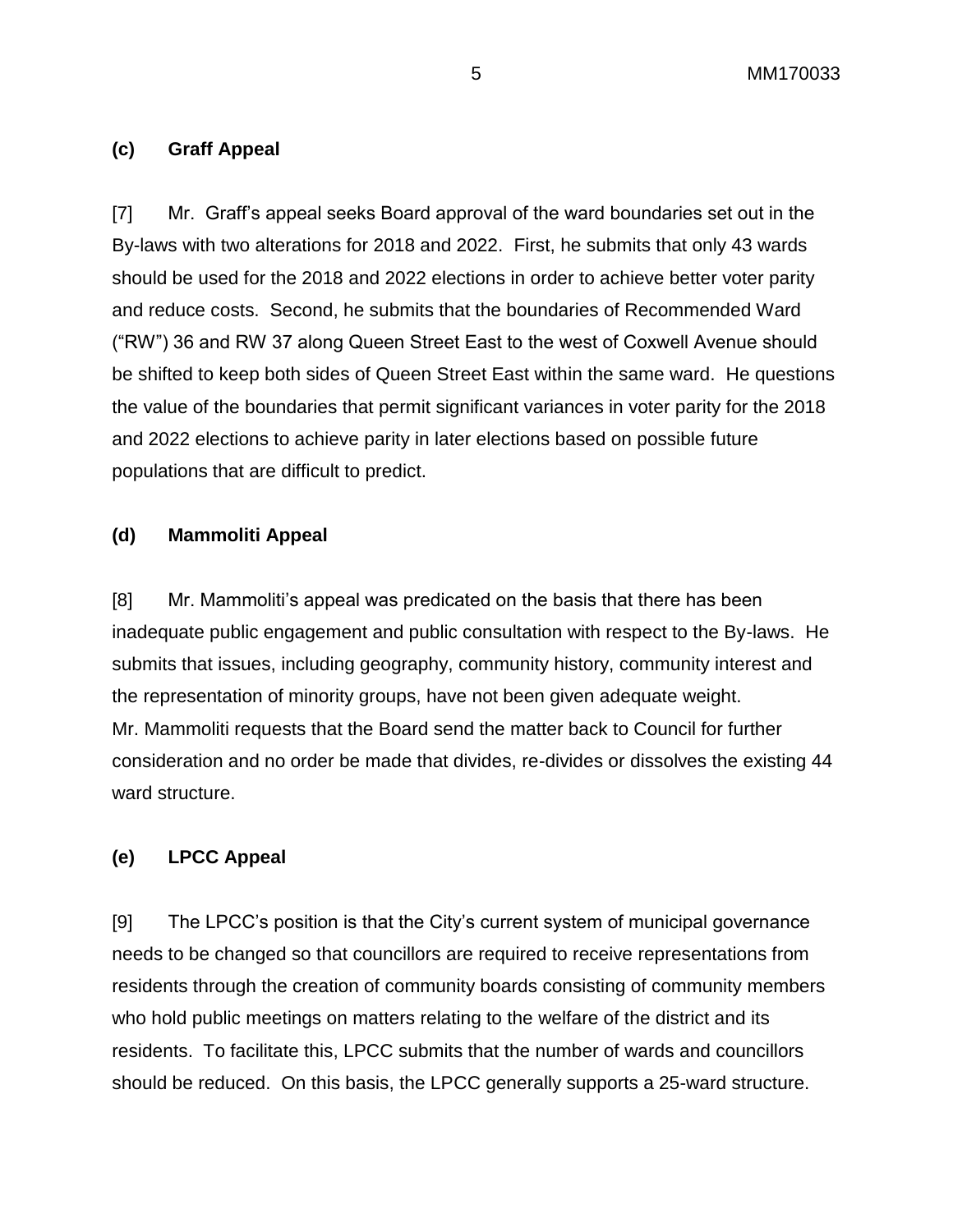### **(f) Smith Appeal**

[10] Mr. Smith's appeal was based on one discrete issue. He submits that the boundary between RW 33 and RW 34 should be shifted to bring the area known as "Crothers Woods" back into RW 33 where it existed prior to 2000. Mr. Smith argues that his proposed change would have no impact on effective representation. Crothers Woods is a protected Environmentally Significant Area and no people live there and he submits that the changes should be made for historical reasons, with no impact on ward populations.

# **THE CITY'S WARD BOUNDARY REVIEW PROCESS**

[11] The By-laws under appeal were developed following a process that began in June 2013 when Council authorized that a third-party consultant be retained to undertake a ward boundary review for the City. Known as the Toronto Ward Boundary Review ("TWBR") project, Dr. Davidson and Ms. Bowron were retained by the City as the consultants. They explained that they analyzed the status quo; developed and reviewed options; selected a preferred option; and refined their recommendations, culminating in City Council approving new wards for the City in November, 2016 and the adoption of the By-laws in March and April, 2017.

[12] The almost four-year TWBR project was described as a substantial undertaking requiring sizeable financial and human resources: "During this time, the project held over 100 face-to-face meetings with Members of Council, School Boards and other stakeholder groups and 24 public meetings and information sessions and produced 7 substantial reports" (Exhibit 4, Bowron Witness Statement, para. 9). The project team prepared a *Background Research Report ("Research Report")*, *Options Report* and a *Final Report* (a draft of each report was reviewed by a 5-person Advisory Panel). Following direction from the Executive Committee, an *Additional Information Report*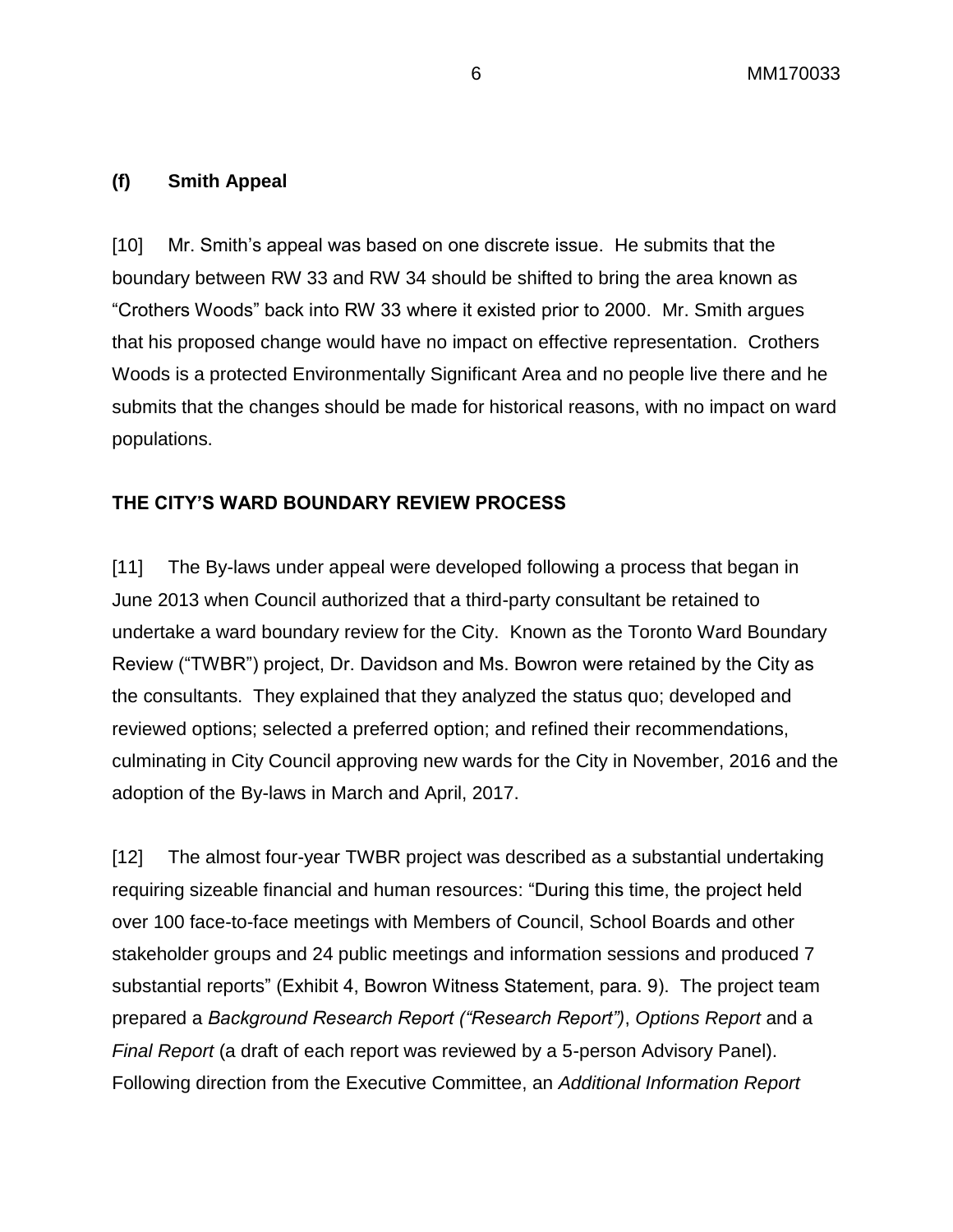followed by a *Supplementary Report* was issued, with the final result being Council's decision to enact the By-laws under appeal.

[13] The *Research Report* examined other ward boundary reviews, the legislative framework, Board decisions, ward history in the City, development and electoral issues and incorporated comments from the Advisory Panel.

[14] The *Options Report* (August 2015, revised October 2015) analyzed eight options for drawing new ward boundaries. The purpose of the report was to commence a discussion about a new preferred ward system among the public, stakeholders and Council. The methodology used for the development of the options addressed the components of effective representation plus: Toronto's population growth; a ward structure that will last for multiple elections; options that are unique; balanced ward population size; and effective new boundaries (Exhibit 4, Davidson Witness Statement, para. 50). The conclusion reached at this stage of the review was that five of the eight options provided for effective representation and should be carried forward. These were termed: minimal change; 44 wards; population per ward at 50,000 (small wards); population per ward at 75,000 (large wards); and wards drawn on natural and physical boundaries.

[15] The prospect of using the FEDS to draw new ward boundaries was addressed in the *Options Report*. It commented that during Round One of the civic engagement and public consultation process the idea of using the boundaries of the 25 federal ridings covering the City was discussed in some detail. The TWBR stated that with 25 wards each would have a population of about 123,000, resulting in very large wards. It stated that while there was little public support for this outcome, there was considerable support for an option that would divide the population in each federal riding in half, resulting in 50 wards with an average population of about 62,000. The TWBR average population target per ward was determined to be 61,000. The FEDS (whether 25 or 50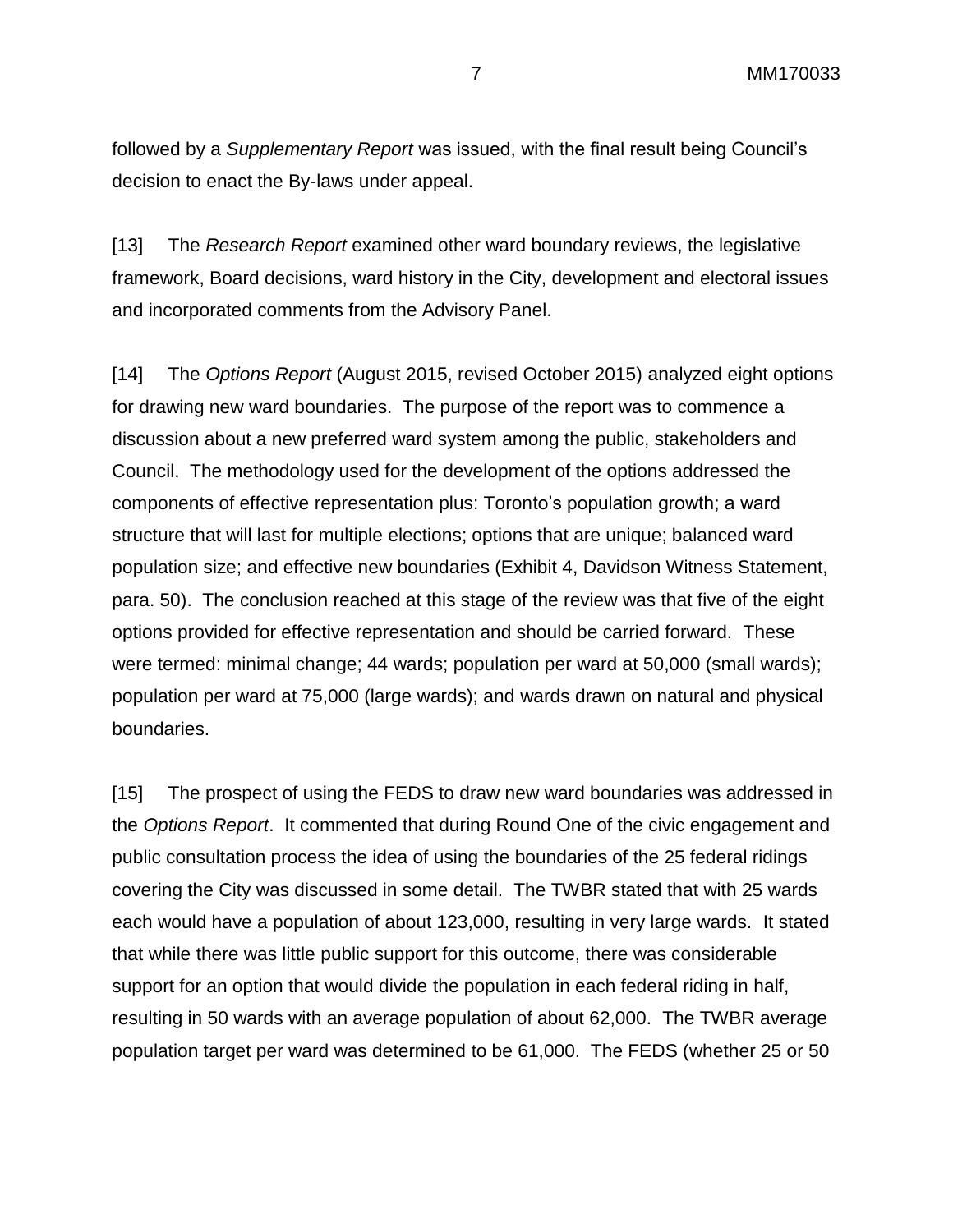wards) option was not pursued as the conclusion reached by the TWBR team was that it would not achieve effective representation:

> This option does not resolve the issue of very large wards in the Downtown, Willowdale and southern Etobicoke and the city's numerous small wards. It merely continues most of the inequities of the current situation that led to the TWBR. An option based on using the federal riding boundaries and then dividing them into two will not achieve effective representation and has, therefore, not been pursued (*Options Report*, Exhibit 2, p. 414).

[16] The *Final Report* was reviewed by the City's Executive Committee on May 24, 2016. The recommendation from the TWBR was to increase the number of wards from 44 to 47. It recommended addressing existing voter parity issues with a minimum number of changes to the existing boundaries. It recommended minimally increasing the number of wards to accommodate projected population growth, retain an average ward size of 61,000 people to ensure a manageable capacity for councillors to represent their constituents, achieve effective representation in all wards by 2026, and be workable through to the 2030 election.

[17] Following receipt of the *Final Report*, the Executive Committee requested additional information on several matters, including a "ward option that is consistent with the boundaries of the 25 federal and provincial ridings" (Exhibit 4, Davidson Witness Statement, para. 90). An *Additional Information Report* (August, 2016) was prepared and it responded to several suggestions for ward specific refinements and re-examined whether the ward boundaries could be consistent with existing federal and provincial boundaries. Thereafter the TWBR submitted its *Supplementary Report* (October 2016) and confirmed its recommended 47 ward structure (with refinements) as the new ward boundaries, effective with the 2018 election. The refinements included changes to keep several communities of interest together, including the community on either side of Sentinel Road, Regent Park, and Church-Wellesley Village.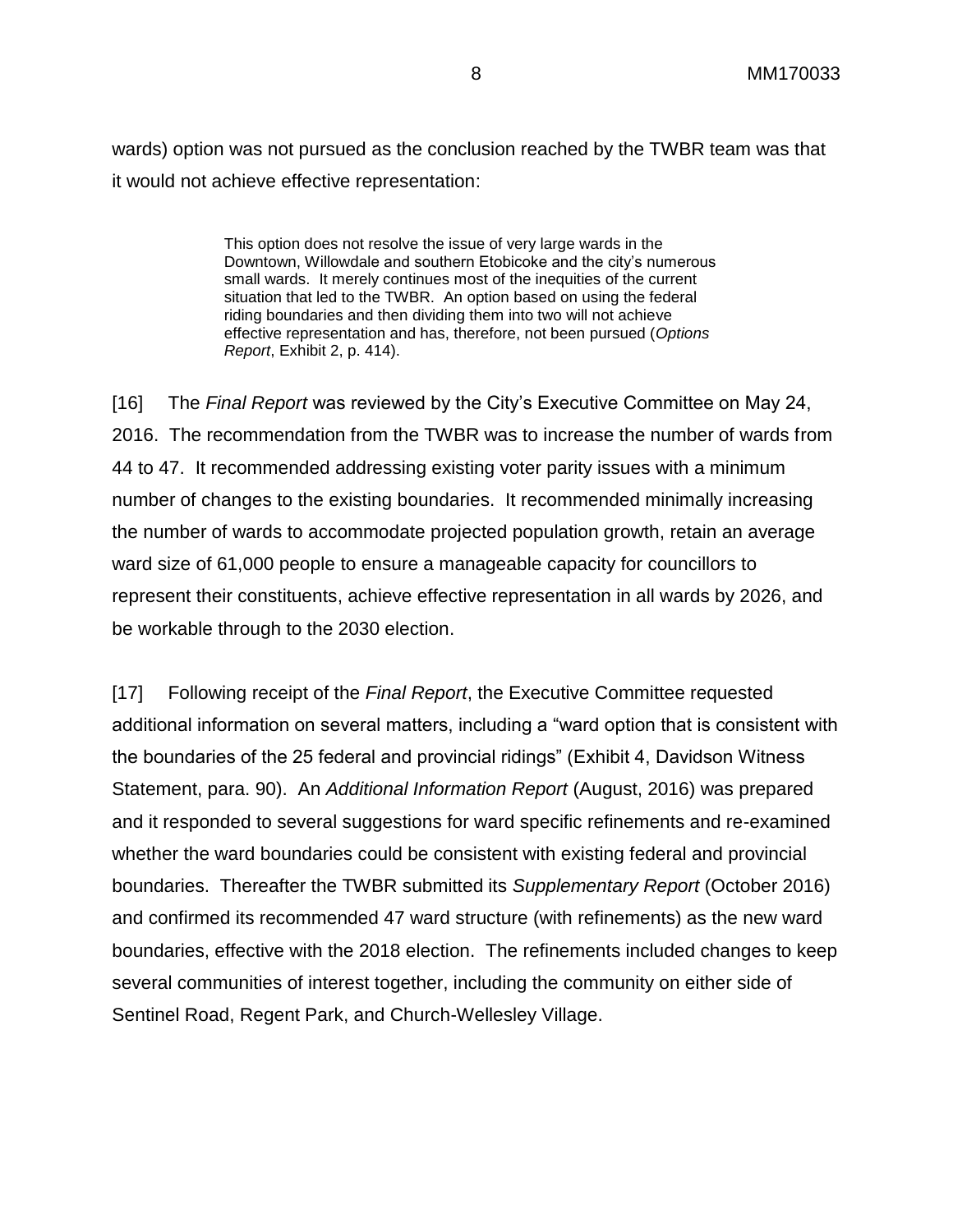[18] The *Supplementary Report* also responded to (among other matters) the request for additional information in respect of the City adopting the FEDS. The TWBR team maintained its advice that the FEDS should not, in their analysis, be the preferred ward structure option given that there was little support for this option at public meetings or from councillors.

[19] In November, 2016 Council approved the new 47 ward structure, as recommended in the *Supplementary Report*. In March 2017, the implementing by-law (By-law 267-2017) was passed and in April 2017 Council adopted technical amendments through By-law 464-2017.

# **THE APPLICABLE LAW**

[20] As part of their written and oral submissions, the parties provided the Board with a comprehensive overview of the body of case law that is regularly considered in municipal ward boundary reviews. The first area of law relates to what constitutes "effective representation". In *Reference re Provincial Electoral Boundaries (Sask.)*, [1991] 2 S.C.R 158 (referred to as *"Carter"*), the Supreme Court of Canada found that the purpose of the right to vote enshrined in s. 3 of the *Canadian Charter of Rights and Freedoms* ("*Charter*") is the right to effective representation. The Court examined the conditions of effective representation, stating as follows:

> What are the conditions of effective representation? The first is relative parity of voting power. A system which dilutes one citizen's vote unduly as compared with another citizen's vote runs the risk of providing inadequate representation to the citizen whose vote is diluted. The legislative power of the citizen whose vote is diluted will be reduced, as may be access to and assistance from his or her representative. The result will be uneven and unfair representation. But parity of voting power, though of prime importance, is not the only factor to be taken into account in ensuring effective representation (pp. 183-84).

[21] The Court went on to explain that "it is a practical fact that effective representation often cannot be achieved without taking into account countervailing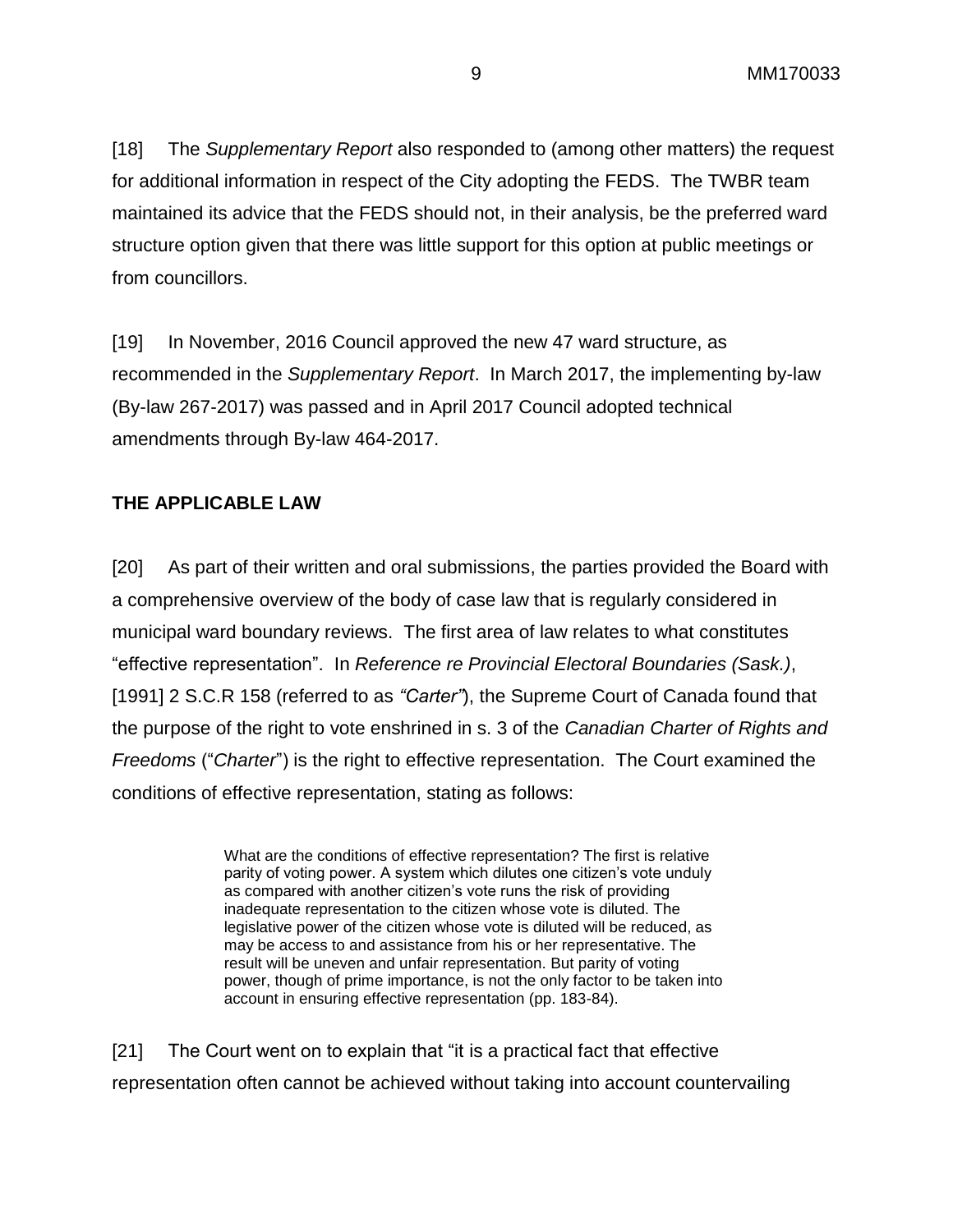factors" (p. 184). Factors such as geography, community history, community interests and minority representation may need to be taken into account. "These are but examples of considerations which may justify departure from absolute voter parity in the pursuit of more effective representation; the list is not closed" (p. 184). While the Court was dealing with proposed provincial riding boundaries for Saskatchewan, the elements of effective representation enunciated in *Carter* are routinely relied upon in evaluating ward boundary reviews.

[22] The second area of applicable law is the extent to which the Board should interfere with Council's decision to divide, re-divide or dissolve its ward boundaries. The Board has consistently found that there must be clear and compelling reasons to interfere in a municipal council's decision on ward boundaries (*Teno v. Lakeshore (Town)*, 2005 CarswellOnt 6386). In *Teno*, the Board adopted the approach taken in *Savage v. Niagara Falls (City)*, 2002 CarswellOnt 5430, stating that:

> 36 Thus, this Board accepts that there must be clear and compelling reasons for the Board to interfere in a municipal council's decision on these matters, and it may have to be demonstrated that a municipal council has acted unfairly or unreasonably on these issues. However, if the evidence demonstrates that the decision of the municipality operates to diverge from the overriding principle of voter equity and effective representation, then the Board can only conclude that the Council has acted unreasonably. Where however the issues are not so clear cut, then it may be that the Board may accord deference to the decision of the municipal council.

[23] Regarding the relationship between the number of wards and the composition of Council, the Divisional Court has found that as a practical matter while the Board may consider the composition of council when deciding a ward boundary matter, it cannot determine that composition (*Wagar v. London (City),* [2006] 210 O.A.C. 29). It is within the discretion of Council to address composition and to fix the number of councillors to be elected from each ward. The Board's jurisdiction extends to the By-laws under appeal and to the matter of ward boundaries, it does not extend to address matters of governance, including how many councillors should comprise City Council.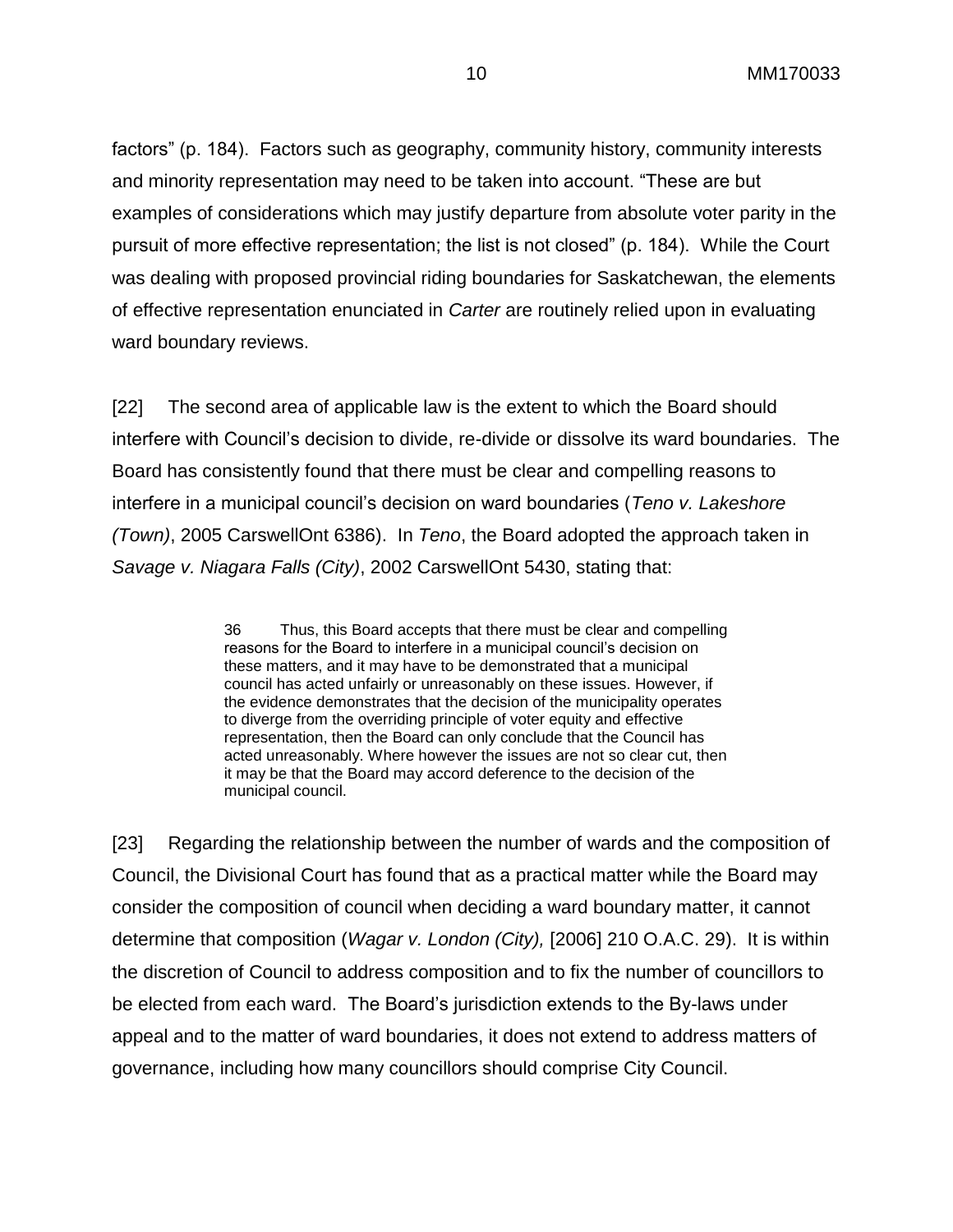#### **EVIDENCE AND FINDINGS**

#### **Do the City's proposed Ward Boundaries achieve effective representation?**

[24] There was general agreement amongst the parties that from a voter parity perspective, the City's existing 44 wards are out of balance. The 2014 municipal election was held just as the TWBR was starting and in that election the highest ward population was more than double the lowest ward population. The populations of the current wards range from 45,000 to 94,000 (Exhibit 2, p. 311). As Dr. Davidson said, to "achieve a balance in voter parity, not only do the large wards have to become smaller but the small wards need to get larger. This will require changes to the boundaries of many wards" (Exhibit 4, Davidson Witness Statement, para. 30). The evidence was clear that the existing ward boundaries do not achieve the voter parity component of effective representation and that the ward population imbalance is projected to increase in future elections unless there is change made to the status quo.

[25] The City's preferred approach, as expressed in the By-laws, is to increase the number of wards from 44 to 47 and in doing so, several adjustments are proposed to boundaries that have been in place since 2000. Reflecting the TWBR project team principle of "minimal change", the bulk of the existing wards will have minor boundary adjustments, with 1 ward added in Willowdale, 3 wards added to the City's downtown and 3 existing wards would be combined into 2. In arriving at the recommended 47 ward structure the TWBR considered: voter parity; natural and physical boundaries often used to separate wards; maintaining communities of interest such as geographic and historic neighbourhoods; ward history; capacity to represent (often equated with a Councillor's workload and the number of constituents that require representation); geographic size and shape of the ward; and population growth. The TWBR team's approach was based on the premise that any "ward boundary review has to balance the various components of *effective representation*. While voter parity (similar, but not identical numbers of people in each ward) is of prime importance to an individual's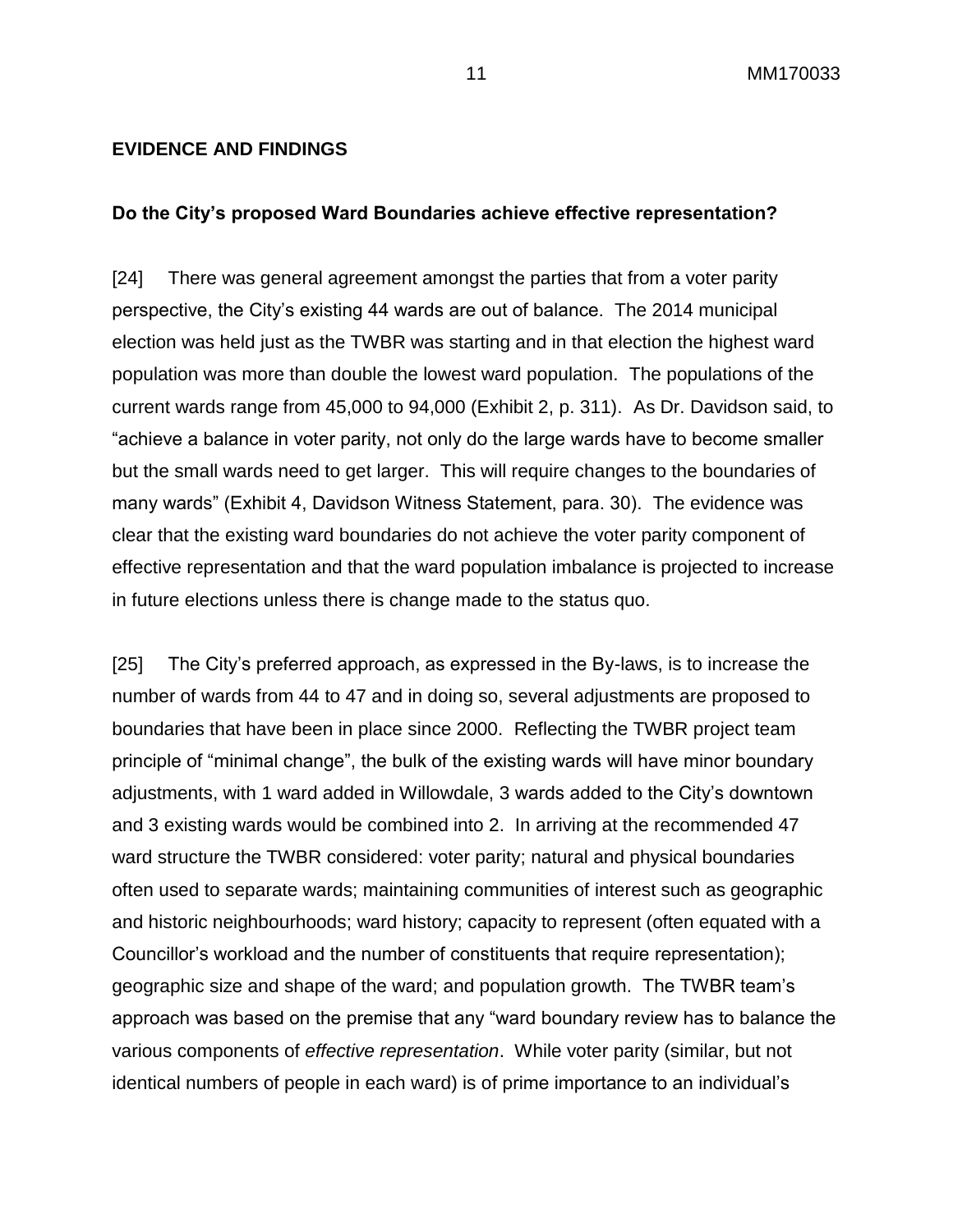'right-to-vote', not dividing neighbourhoods (if at all possible) and following clearly recognizable boundaries are also major factors" (Exhibit 3, *Additional Information Report*, p. 603).

[26] Dr. Davidson explained that the 47 ward structure is designed to be used in at least three and perhaps four, election cycles: 2018, 2022, 2026 and 2030. The TWBR established 2026 as the target or design year for the project. A target year or target election is required to draw ward boundaries. The assumption made was that given the City is growing at a rapid rate, the review had to consider future growth and where that growth is going to occur. Designing a system with a 2018 target year would have resulted, in Dr. Davison's view, in ward boundaries that would have to immediately be revisited following that election. Dr. Davidson explained that the TWBR looked to the future and considered the growth of the City in determining a new ward structure. He said that in a fast growing City, this is critical: "Determining new ward boundaries solely from the last census (2011) would yield a ward configuration out of balance at the outset (2018) that will become progressively more problematic in subsequent elections" (Exhibit 4, Davidson Witness Statement, para. 129). Consequently, what the TWBR did was use a projection scenario that reflects the *Growth Plan for the Greater Golden Horseshoe, 2006* (with a total projected population of 3.190 million for 2031). The City has detailed population projections by 599 small geographic areas called Traffic Zones ("TZs"). The City relies on these projections for use in the Official Plan and by other departments. They take into account proposed and potential development. The TWBR used the City TZ population projections, adjusted to election years, and calculated the voter parity based on population (also described as the population parity) component of effective representation for the various options under consideration.

[27] Dr. Davidson explained that the target year of 2026 to design ward boundaries remains appropriate for several reasons. He stated:

> It provides stability for at least 3 elections and possibly 4. It is only 8 years in the future from the next election in 2018. It allows Toronto's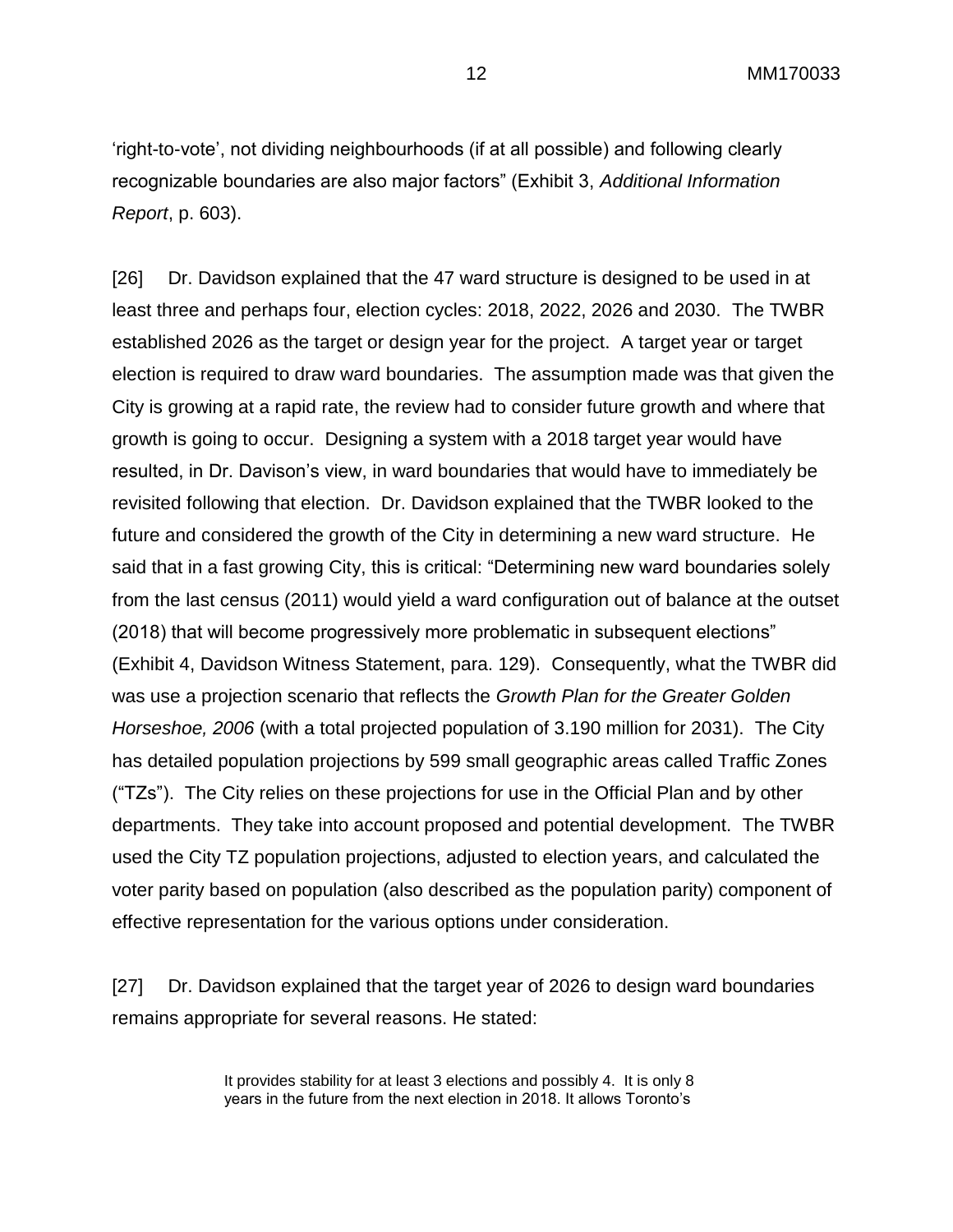rapid growth to be accommodated, as it is more appropriate to allow wards to grow towards voter parity than away from voter parity. Selecting 2026 as the target year allows the TWBR to address the imbalance that arises from both wards with small populations that are stable and wards with large populations that are growing rapidly" (Exhibit 4, Davidson Witness Statement, para. 62).

[28] Dr. Davidson also explained that the City's growing population will not be distributed evenly across the City. Taking into account the policies of the Official Plan, an accurate projection can be made of where the growth will occur over the next 15 years. He stated that the growing population will locate primarily in the waterfront, designated growth centres and on the avenues both in the central City and other specific locations throughout the entire City (Exhibit 2, p. 386). It was Dr. Davidson's opinion (and Mr. O'Callaghan's submission) that the City has good quality, provincially approved, population projections and it is entirely appropriate to rely upon these projections for ward boundary purposes (O'Callaghan Argument, paras. 45 to 49).

[29] Mr. Wright, responsible for the development of population and household projections for use throughout the City, concluded that the "population and housing projection methodology using the 2013 regional forecasts and potential housing supply as developed in 2015 are appropriate to projecting the future distribution of population for small areas in the City to 2041" (Exhibit 33, Wright Witness Statement, para. 11b)). Mr. Wright provided a thorough review of how the projections he developed were used by the TWBR project team and it was his opinion that they have been proven to be an accurate reflection of growth.

[30] In contrast, Dr. Sancton and Mr. Norman's evidence (and the submission of Mr. Engell) was that the methodology relied upon by the TWBR was simply the wrong approach. Mr. Engell argued that projections are notoriously unreliable. The TWBR's ambition to establish one ward structure for several election cycles was unreasonable and unrealistic. Drawing ward boundaries with a target year of 2026 suggests that fairness in a future election is more important than fairness in the current (2018) election. The philosophy of "looking forward" (adopted by the City through the use of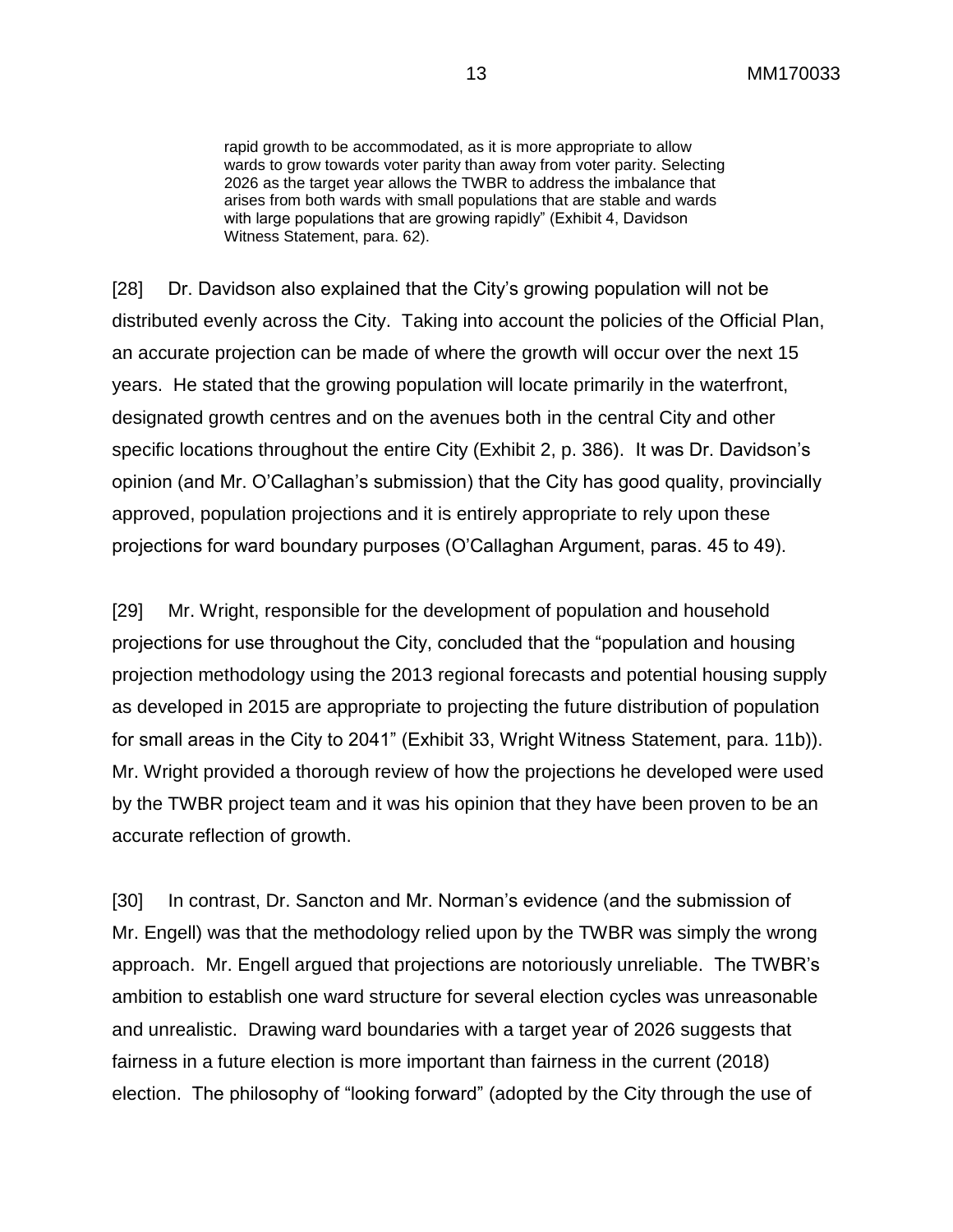projections) versus "looking backward" (based on census data) was the crux of the difference of opinion between the City's and the Appellants' experts.

[31] The opposition argues that the City's approach sacrifices voter parity in the next (2018) election and as a result, also sacrifices effective representation. The boundaries of federal electoral districts are reviewed after each 10-year census to reflect changes and movements in the population. Dr. Sancton's opinion was that the target year of 2026 selected by the TWBR to achieve voter parity was "profoundly misguided". Ward boundaries should be drawn so that voter parity is achieved as soon as possible. The TWBR approach is to move toward voter parity, rejected by Dr. Sancton and in his opinion an unreasonable approach that fails to achieve effective representation. Further, it was Dr. Sancton's evidence that a +/- 15% variance for several wards is not acceptable. Beginning with the 2018 election, the FEDS results in better voter parity as compared to both the status quo and the TWBR options. On this basis alone, the submission made was that the FEDS should be adopted as the best means of achieving effective representation.

[32] Mr. Norman testified that population projections are often unreliable. He said census data is the most reliable population data, but that it too can be off due to undercounting and over-counting. He said that population projections for sub-city areas are built on a number of layers of information and assumptions and are particularly unreliable. He said the TWBR's estimates are based on 2011 census data and that for 2018 they vary widely from data validated in the 2016 census. He stated that based on his calculations, the boundaries set in the By-laws will result in significantly greater variances than projected by the TWBR. It was Mr. Norman's opinion that for population levels beyond 2018, the TWBR's projections will likely have a very low degree of accuracy for evaluating voter parity. He said "the most accurate and reliable methodology for evaluating voter parity would be to do so with raw census population counts".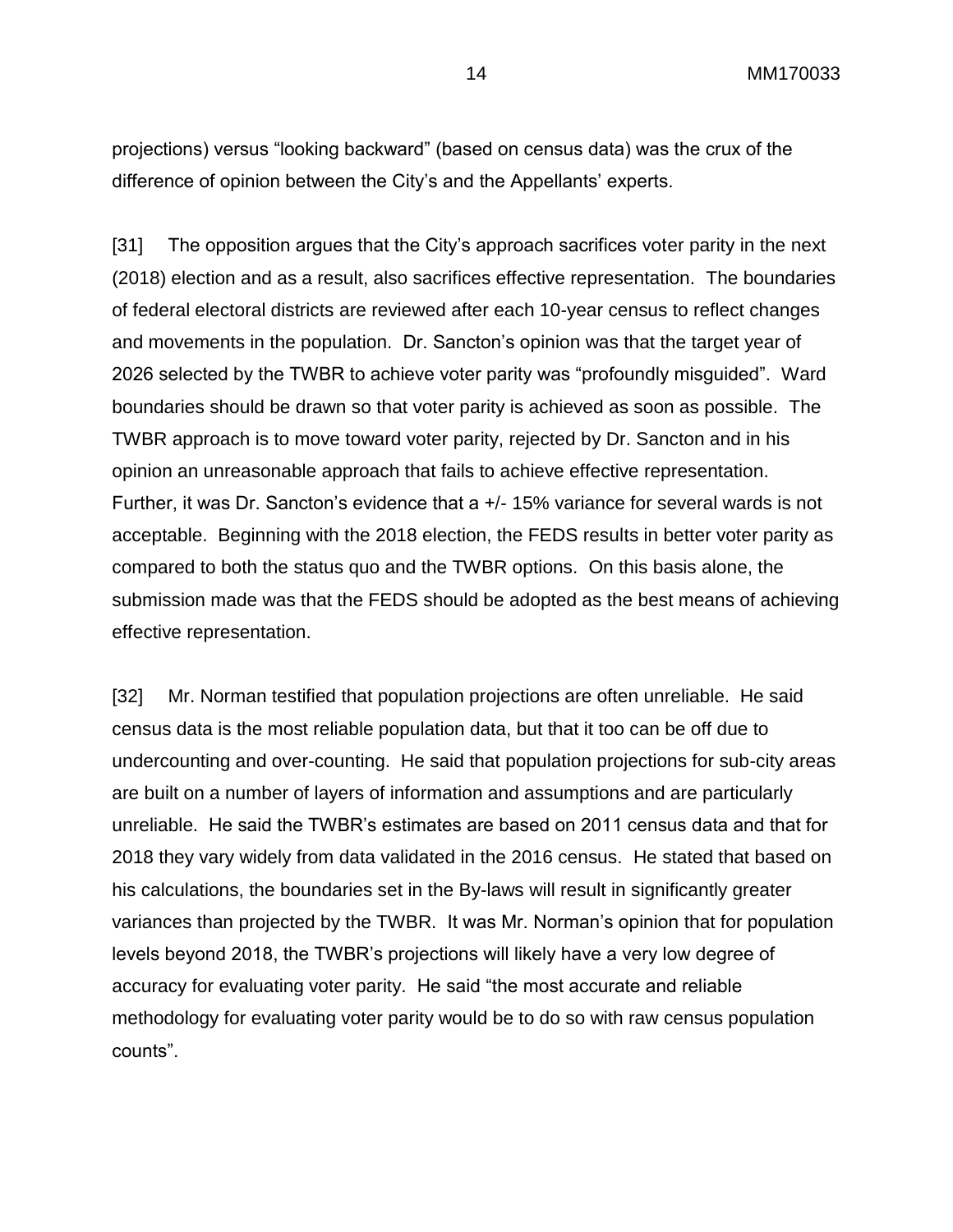[33] Relying in part on a previous decision of the Board which examined ward boundaries in Vaughan (*Milani v. Vaughan (City)* [2009] 63 O.M.B.R. 257), Mr. Engell submitted that the Board has rejected options where voter parity starts off poorly and improves over time. It was Mr. Engell's position that "there is no reason why starting closer to parity and growing farther away from it is inherently different from growing into parity. What must be kept in mind throughout is that an acceptable range of parity must be achieved for each election involved" (Engell, Argument, para. 70). Whether the range is acceptable on the facts of this ward boundary review is, ultimately, the major difference between the parties.

[34] A considerable amount of hearing time was dedicated to an examination of the variances involved for each election year for different ward structures. Dr. Davidson explained that voter parity is assessed in terms of "incremental percentage ranges around the average ward population. A range of plus or minus 10% is considered ideal. Population variances can be greater in order to satisfy the other criteria contained in the concept of effective representation. However, if the range gets too large without adequate reasons, effective representation is lost" (Exhibit 4, Davidson Witness Statement, para. 37a.). In assessing parity, Dr. Davidson's opinion was that +/- 15% variances result in acceptable voter parity (population) figures. The TWBR chose a target average ward size of 61,000 and a +/- 15% variance range in population (51,800 – 70,150). This choice was made to reflect minimal change, that is, keep the current average ward population at 61,000 (2011 census) and maintain as many of the current boundaries as possible.

[35] The argument against the 47 ward structure was simply that it does not provide voter parity within generally acceptable limits. The substance of the criticism was that several wards will fall outside the +/- 10% variance range for the 2018 election year (and beyond). Even if it is accepted that a variance of +/- 15% is appropriate, some wards will not achieve parity until 2026. In addition, even accepting 2026 as the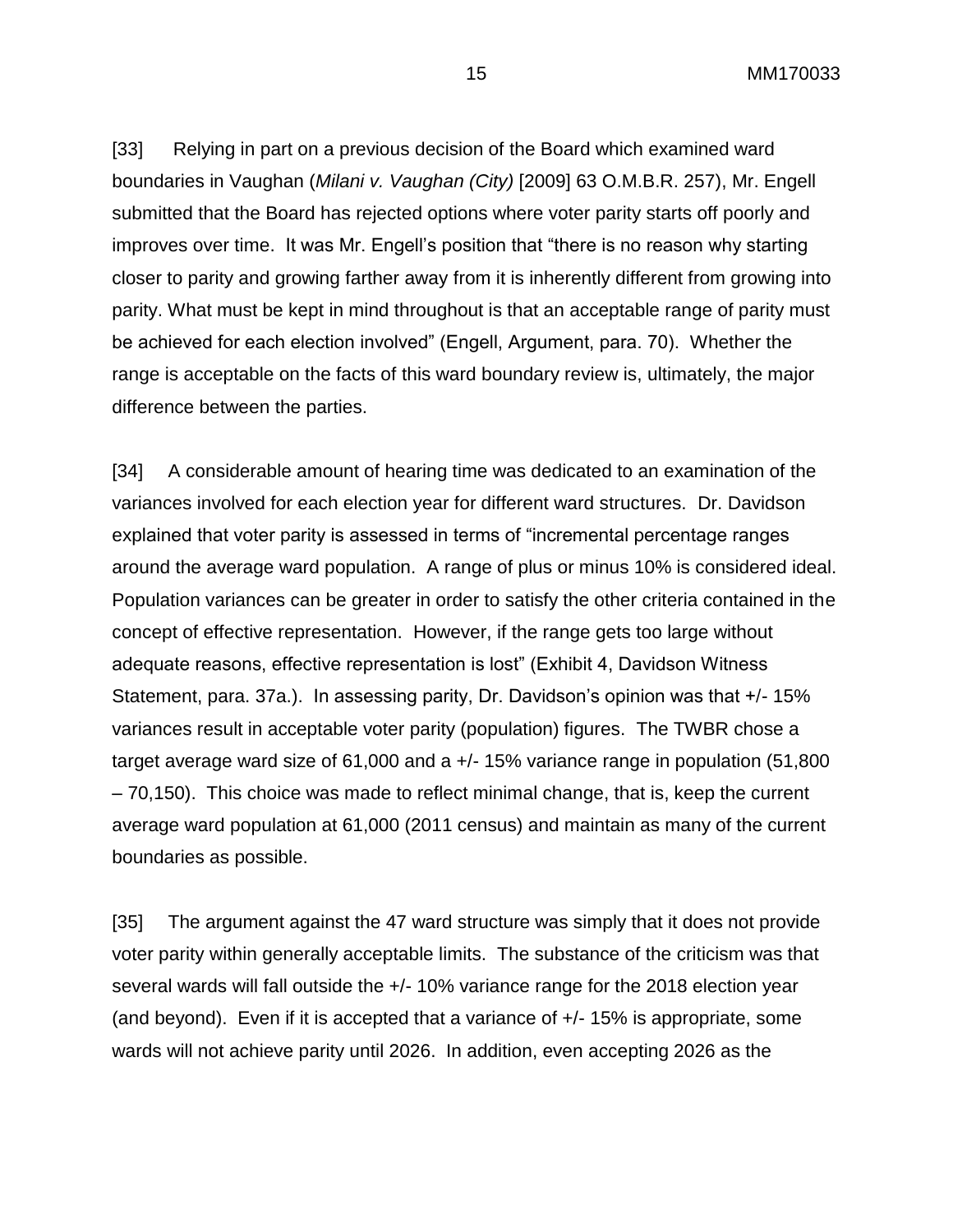legitimate target year for parity, three wards will not fall within a +/- 15% variance (although each are close to this threshold, with the largest variance being 17.5%).

[36] The City's proposal, commencing with the 2018 election year, results in 17 wards with a variance of more than 10% and 7 wards outside a variance of 15% (Wiener Argument, para 29). On this basis, the argument made was that effective representation is not achieved in the short term. Mr. Engell argued that sacrificing voter parity in the short term (in particular the 2018 election) appears to be predicated on the assumption that fairness of a future election is more important than fairness of the current one. Leaving aside the fact that the City's experts did take issue with the methodology employed by the opposition in analyzing the variances, the City's view was that given their approach is to grow into voter parity through several election cycles, modest variances beyond +/- 15% can be tolerated. In essence, the City submitted that there is an "acceptable range of parity" for each election when comparing the 47-ward structure to the alternative proposals. "For the elections of 2018, 2022, 2026 and 2030, the vast majority (always above 87%) of the new wards fall within the +/- 15% voter parity factor" (Exhibit 4, Davidson Witness Statement, para. 285). In addition, the Board notes and relies upon the fact that communities of interest are best respected with a 47 ward structure, a factor that is a consideration in evaluating effective representation. In comparing his 44 ward structure proposal, Mr. Wiener acknowledged that the 47-ward option somewhat better respects communities of interest. Adoption of the FEDS would result in the Board imposing on the City a structure that could decrease the current 44 ward structure to 25 wards and increase individual ward population, resulting in a significant impact on the capacity to represent.

[37] The 47-ward structure does not achieve "perfect" voter parity for each election cycle. However, none of the alternative options achieve perfect voter parity either. Adoption of the FEDS (based on Mr. Norman's methodology) would result in a small improvement in voter parity (based on a +/- 15% variance) in 2018, for only a handful of wards. Mr. O'Callaghan stated in his closing submissions that one must take into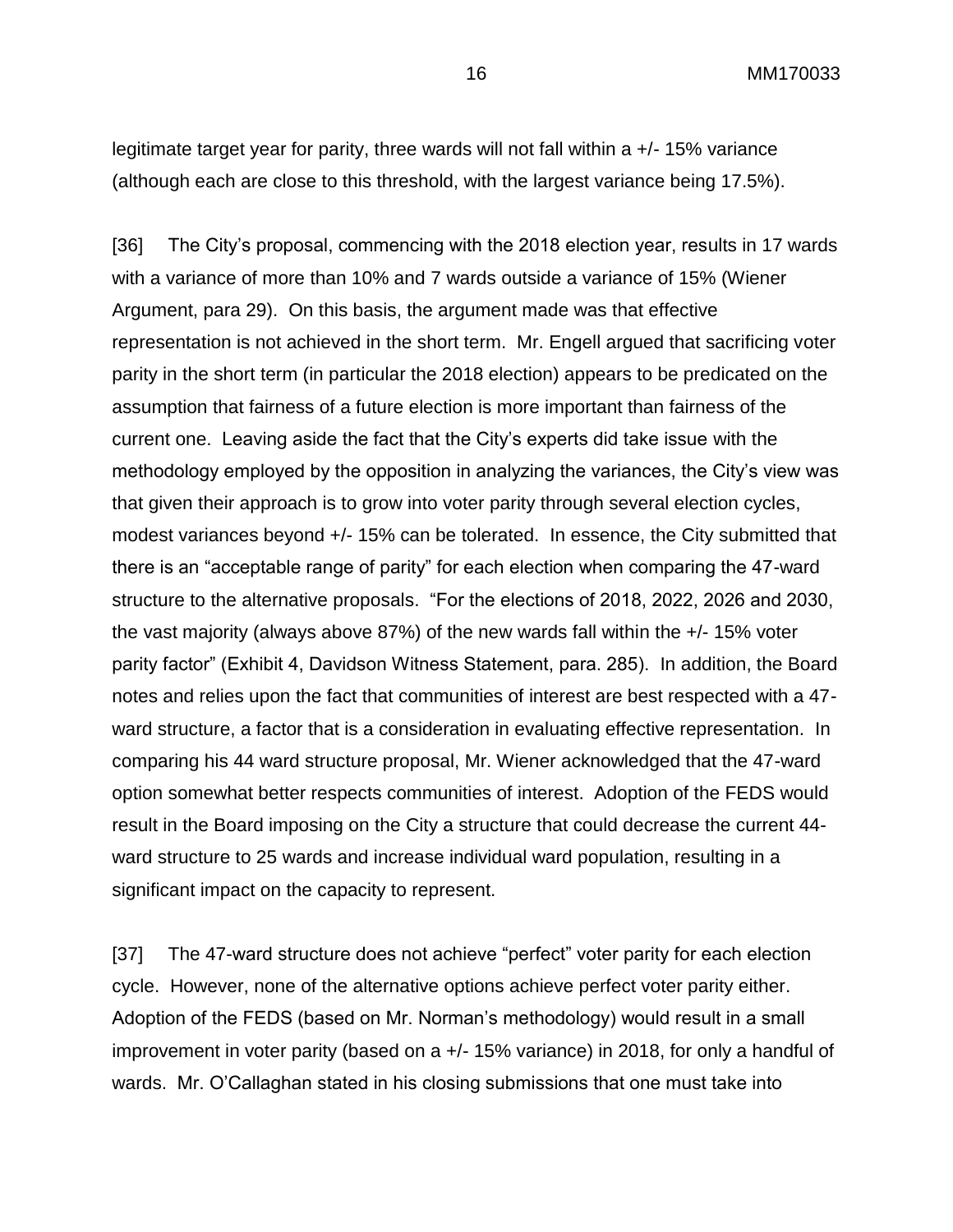account the difference in population sizes in the City's proposed wards compared to those in the FEDS. He stated at paras. 66-70 of the City's submissions:

> 66. It is meaningless to compare the FED 15% voter parity variance from the average FED riding size to the 15% variance from the City's goal of 61,000 average ward population because the denominator in the case of the FED is almost twice the denominator of the TWBR.

67. A 15% variance to the FED with an average population of 111,000 is a range of 31,863 people.

68. A 15% variance to the City's preferred 61,000 people per ward is 18,300 people.

69. This demonstrates that the City's preferred goal of 15% variance from an average ward size of 61,000, achieves a much tighter band of acceptable parity than the FED.

70. In order to compare apples to apples, the variance from the average should be compared in numbers of people not in percentages.

[38] Mr. O'Callaghan goes on to submit that when the variances are compared in terms of numbers of people, the differences between them are not significant. Examining the population numbers of the areas with the largest variances in each proposal, he stated at paras. 71-72:

> 71. Comparing the worst case parity scenario in the TWBR to the worst case parity scenario in the FED involves the following arithmetic: If we accept Mr. Norman's numbers … then the TWBR Revised Ward ("RW") 19 has a population variance of 37.33% which equals 45,542 people. […]

72. From Exhibit 13, page 5, we know that FED riding Etobicoke-Lakeshore has a +21.07% variance from the average population of 111,127 which is 46,828 people.

73. The TWBR's biggest variance and the FED's biggest variance represent approximately the same number of people.

74. So if our +37% variance is a problem, which we do not accept, then it is not a problem that is solved by using the Federal Ridings because the FED's 21.07% variance results in a variance of at least as many people.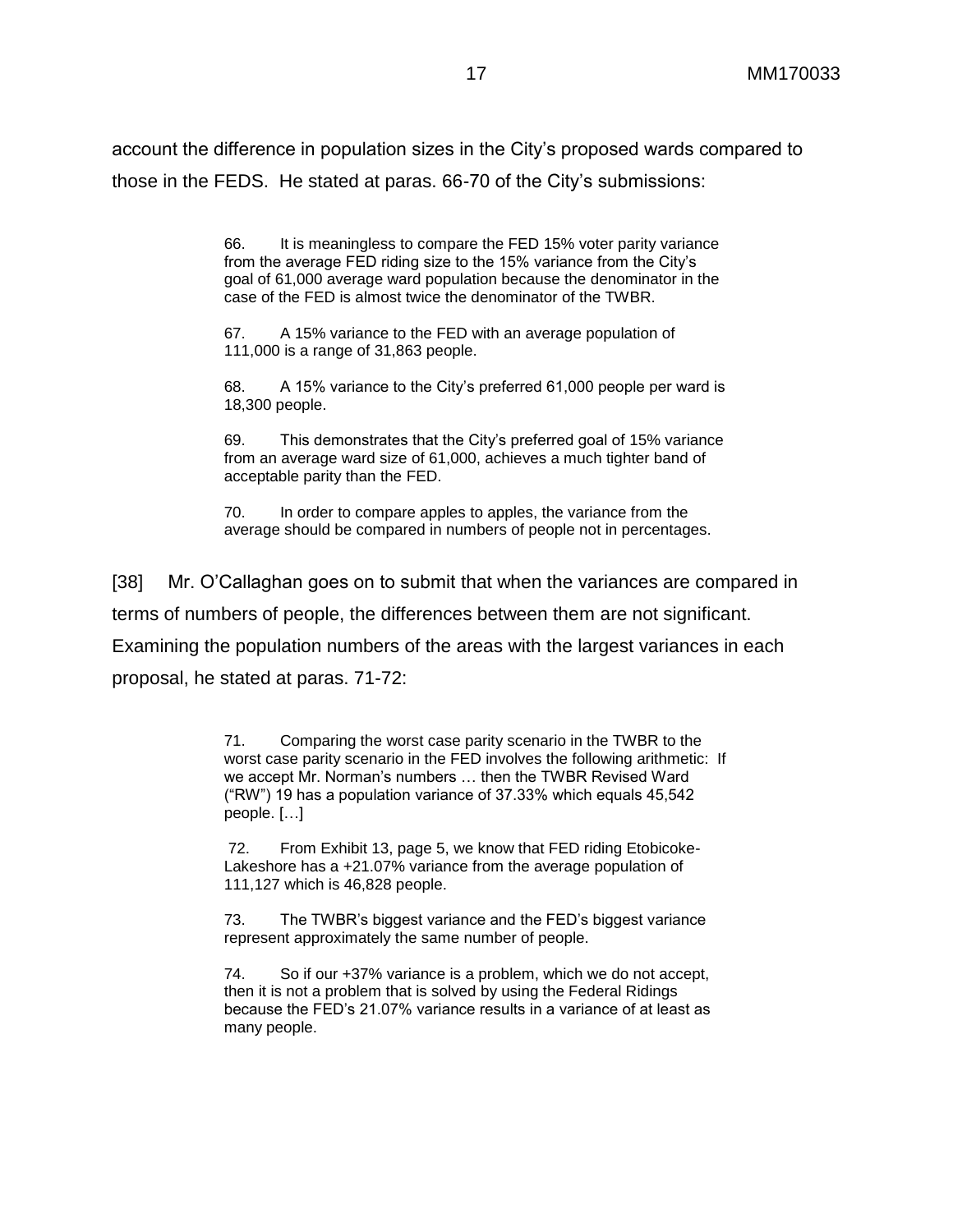[39] Based on these submissions, and the evidence upon which they rely, the Board finds that the difference between the FEDS and the 47-ward structure is not significant and will not result in an unfair election in 2018. This is especially true taking into account all of the *Carter* criteria, including the protection of communities of interest. As indicated in the *Carter* decision, "absolute parity is impossible. It is impossible to draw boundary lines which guarantee exactly the same number of voters in each district. Voters die, voters move. Even with the aid of frequent censuses, voter parity is impossible" (at p. 184). Mr. O'Callaghan submitted that factors other than equality of voter power must "figure in the analysis" (*Carter*, p. 194). The Board notes that another factor is growth projections. In *Carter*, in the context of the review of provincial ridings, the Court said given "that the boundaries will govern for a number of years - the boundaries set in 1989, for example, may be in place until 1996 - projected population changes within that period may justify a deviation from strict equality at the time the boundaries are drawn" (*Carter*, p. 195).

[40] Effective representation is the primary goal and the Board finds that the 47 ward structure, reflected in the By-laws, does achieve that goal. The Board rejects that public consultation was inadequate. In this regard, the Board adopts and relies upon the evidence of Ms. Bowron who explained the various attempts to engage the public in the process, both via community meetings, surveys and on-line engagement. Where there was interest, the TWBR re-examined options (for example, the FEDS option was reevaluated). Certain proposed boundaries were re-visited as a result of either input from local Councillors or suggestions from the public, whether local ratepayers groups or individuals. The evidence was clear that the 47 ward structure initially recommended was in fact adjusted to reflect input from stakeholders in respect of communities of interest. The Board also finds that ward history and physical and natural boundaries, as well as geographic size and the shape of the wards were carefully considered by the City's consultants.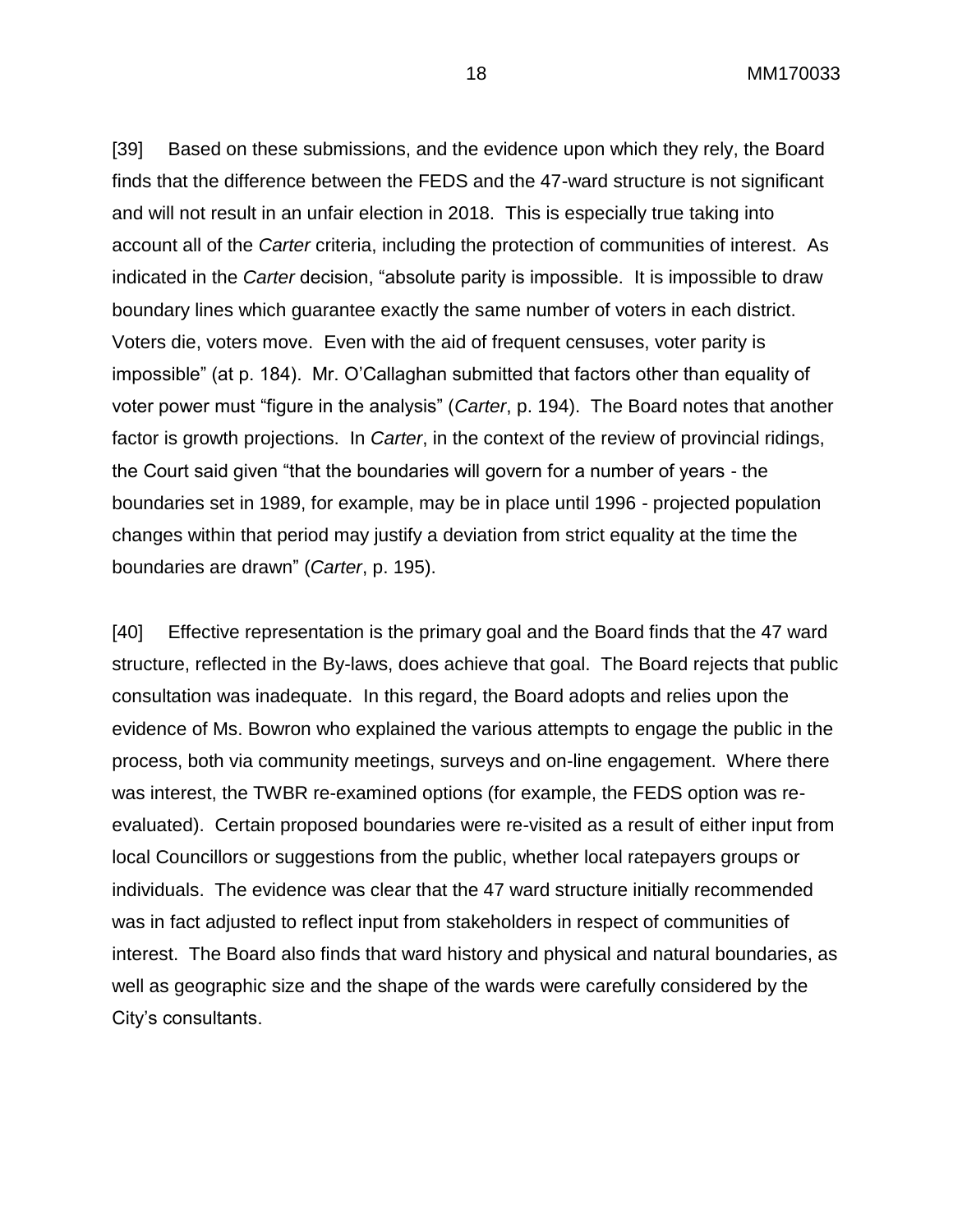### **Should any alternative Ward Boundary scheme be implemented by the Board?**

[41] The Board has the ability to amend the By-laws under appeal to reflect a different ward structure. However, the Board should exercise this power with caution and only in the clearest of cases. On the facts of this case, the Board finds that there are no clear and compelling reasons to interfere with the decision of Council. The City acknowledged in its submissions that there are other ward boundary structures that could have been recommended to form the basis for the By-laws under appeal. In this regard, the TWBR said at the outset of its work that several different approaches could be employed to address the present imbalance. In the final analysis, the Board is satisfied that it should accord deference to the decision of Council, especially in circumstances where the City undertook a thorough review of several options prior to enacting the By-laws.

[42] The alternative proposal provided by Mr. Graff recommended 46 wards, with certain boundary adjustments. Given Mr. Graff's position at the outset of his appeal was that he generally supported the 47-ward structure with refinement, the Board is not inclined to interfere with the work of the TWBR project team and implement a 46-ward structure. One important goal of the TWBR was to maintain communities of interest and the adjustments proposed by Mr. Graff with respect to the boundaries between RW 36 and RW 37 does not necessarily improve the alignment in this part of the City. It was Ms. Bowron's opinion that RW 36 includes important communities of interest, in particular the whole Leslieville neighbourhood north of Queen Street East. Both versions of Mr. Graff's proposal would split the eastern portion of Leslieville, dividing this community of interest (Exhibit 4, Bowron Witness Statement, para. 254). The proposed RW 37 is almost identical to the current Ward 32, subject to the boundary adjustment where a small area is moved into RW 36. As a result, the City's proposal for RW 37 meets the TWBR criterion of minimal change. On this basis, the modifications proposed by Mr. Graff as they affect the downtown wards are also problematic (regardless of election year). The downtown wards are designed to align with the City's Official Plan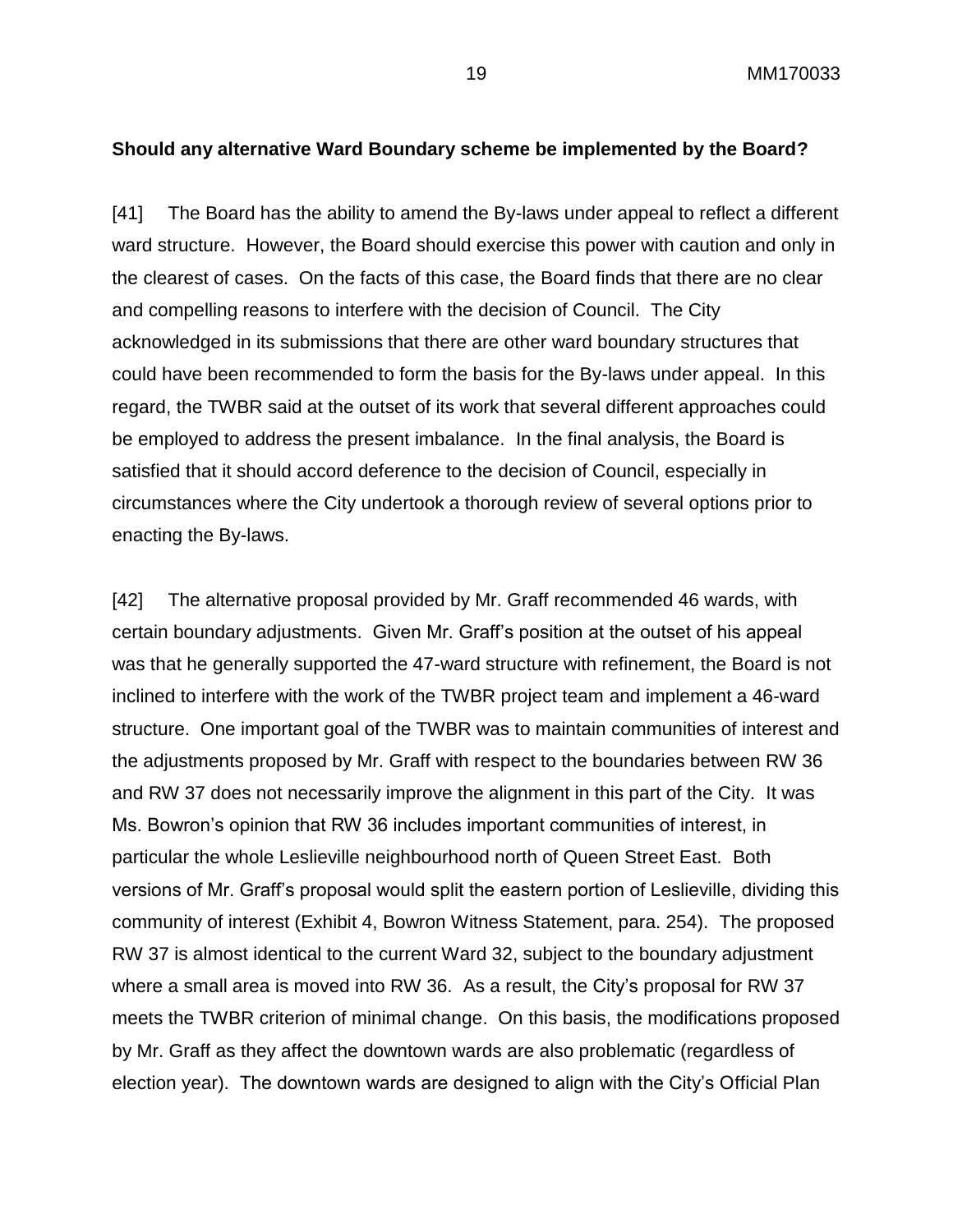designation and were designed to respect minimal change to existing boundaries and maintain the average ward population of 61,000 for each election cycle. The Board relies on the analyses provided by Dr. Davidson and Ms. Bowron in responding to Mr. Graff's proposals (Exhibit 4, Davidson/Bowron Witness Statement, Section 10).

[43] In addition, Mr. Graff's ward configuration would result in a move away from parity for the 2022 and 2026 elections. Mr. Graff suggests that the City should re-visit ward boundaries more often. Under Mr. Graff's approach, there would be fewer wards for the 2018 election and the number of wards would grow in subsequent elections. Given the resources and effort expended for the current ward boundary review process, the City's evidence was that three election cycles should be covered by the outcome, a choice that is within the purview of Council. Finally, phasing in a ward would also create a different standard for voter parity downtown than in the rest of the City (O'Callaghan Argument, para. 56).

[44] Council could have chosen to adopt the FEDS. It did not do so. As indicated previously, there are 25 federal and provincial riding boundaries within the City and the ward boundaries could coincide. However, the TWBR determined at the outset to use the year 2026

> …to ensure that any new ward structure will last for several elections and constant ward boundary reviews are not required. This is different from how provincial and federal riding boundaries are determined. Federal and provincial riding boundaries are adjusted every 10 years based on the most recent Census. The current federal ridings are based on the 2011 Census and they will be adjusted again following the 2021 Census. In this respect the TWBR looks to the future, while the federal and provincial riding boundary commissions look to the past" (Exhibit 3, *Additional Information Report*, p. 611).

The difference in approach was clearly explained by the TWBR as part of its recommendations. The Executive Committee had asked the consultants for additional information on the ward option that is consistent with the boundaries of the 25 federal ridings. The evidence was that the TWBR team rejected the option during its initial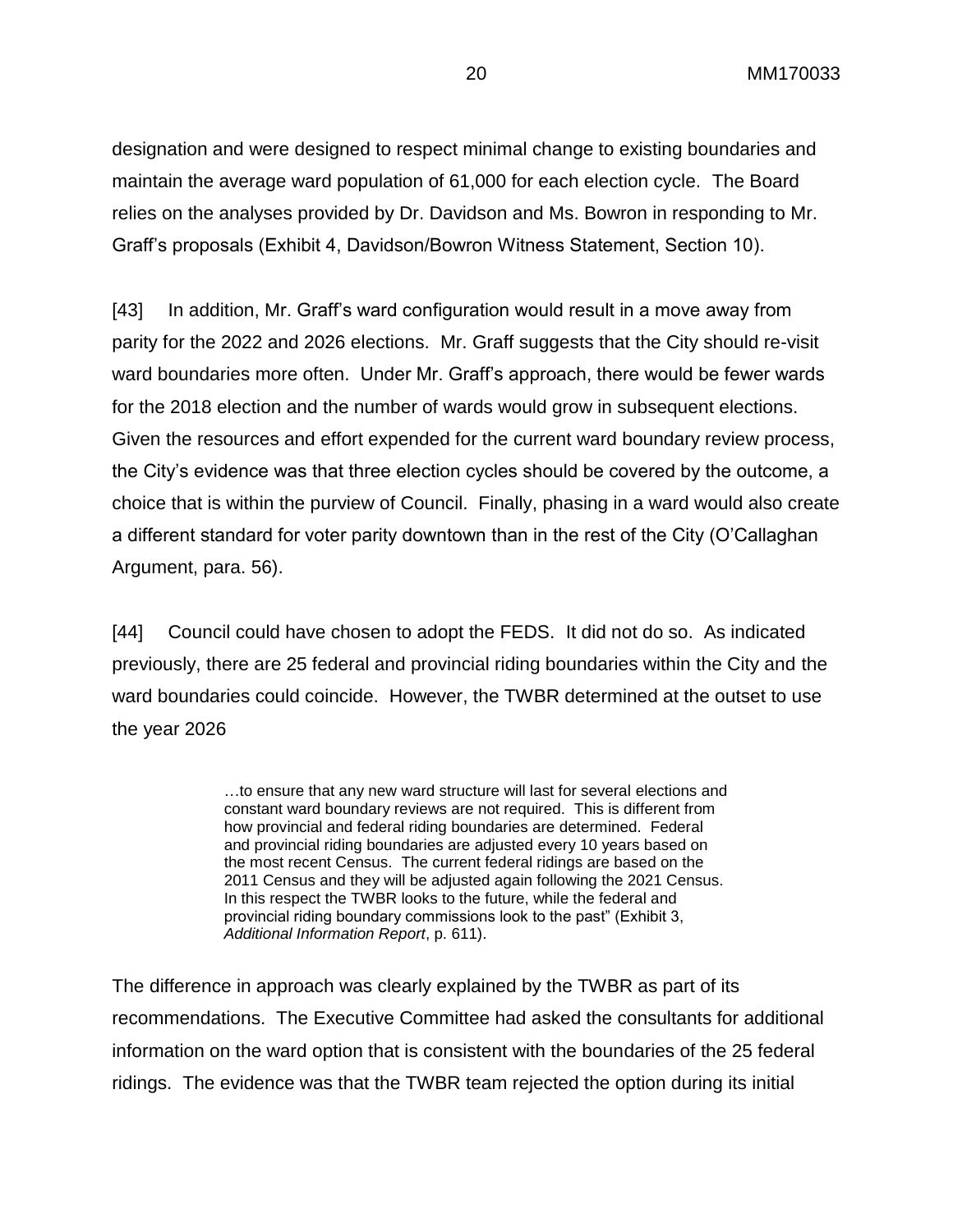screening and again when it was asked by the Executive Committee to re-visit the option. As part of the process, the variance scenarios were analyzed and maps were produced depicting the boundary adjustments. Considerable information was provided.

[45] It is clear that prior to enacting the By-laws, the City Council carefully considered precisely the ward structure that Mr. Di Ciano and Mr. Natale urge the Board to adopt, effective with the 2018 municipal election. Council had considered and rejected a petition that was submitted in June 2013 asking the City to redraw its ward boundaries to mirror the federal riding boundaries. Even if one concludes that the FEDS is a legitimate alternative, the Board finds that it should not impose an option on the City that was available but clearly rejected by Council.

[46] Adopting the FEDS was also supported by the LPCC, albeit its main focus was to encourage the City to adopt an updated governance structure. It was Mr. Dobson's evidence and the submission of Ms. Moulder that implementing the FEDS would provide greater flexibility in designing a governance structure. For example, the 25 wards need not result in 25 councillors or 50 councillors. A different scheme could be implemented and implementing a FEDS would provide the greatest opportunity for change. Mr. Dobson testified that governance was a primary concern brought forward at near every public meeting held in connection with the ward boundary review. A community board structure is preferred by the LPCC and clearly the group has done considerable work and research on the issue. Nonetheless, on a ward boundary appeal the Board's jurisdiction does not extend to mandating a new structure of governance as proposed by LPCC. As indicated above, it is within the discretion of Council to address composition and fix the number of councillors. In this regard, it was Mr. Natale's evidence that there should be a reduction in the number of councillors, one of the reasons he urged the Board to adopt a 25-ward alternative. Yet as a practical matter, the Board was told that a 25-ward alternative could easily lead to 50 wards if the population for each ward were divided in half.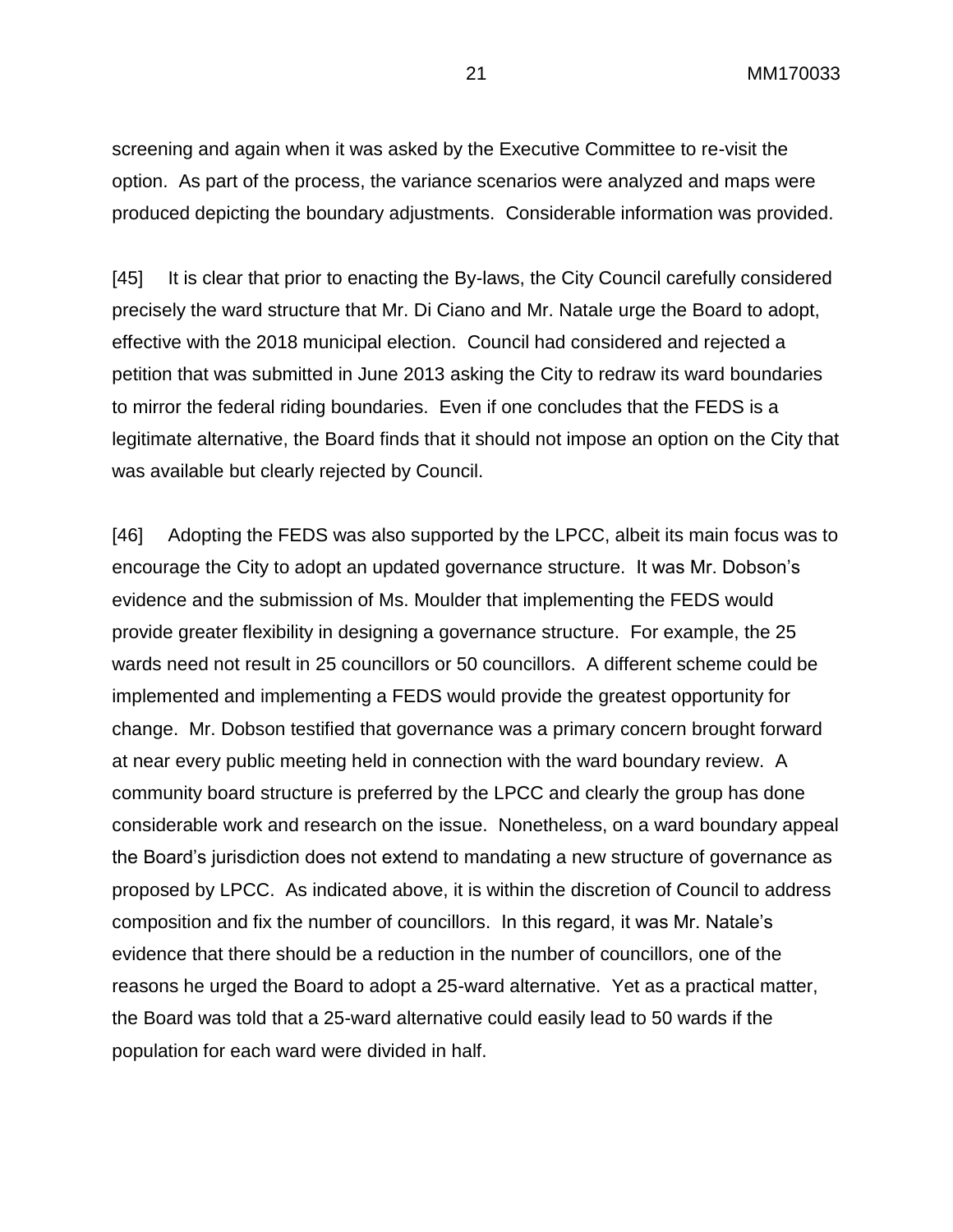[47] Mr. Wiener's proposal was based on continuing with a 44-ward structure (with different boundaries than exist today). Mr. Wiener argued that his option provides significantly better voter parity in 2018 as compared to the City's approach. With respect to 2026 (City's target year), Mr. Wiener's position was that his option and the City's structure provide voter parity within generally acceptable limits. From the perspective of reflecting natural boundaries and incorporating public consultation, Mr. Wiener submitted that both options are equal. Finally, as indicated earlier Mr. Wiener agreed that the City's approach somewhat better respects communities of interest. Similar to the position taken by Mr. Engell, Mr. Wiener's primary objection to the 47-ward structure was that the variances for the 2018 election fail to maintain voter parity. He urged the Board to adopt his proposal at 44 wards, the 46-ward option proposed by Mr. Graff or the FEDS on the basis that "all three options will provide acceptable levels of voter parity for the 2018 election. Where there are deviations from voter parity, all three options justify those deviations by reference to the other *Carter* criteria of effective representation" (Wiener Argument, para. 49). For reasons explained earlier, the Board rejects the notion that the deviations in voter parity for the alternatives result in "significantly better" effective representation than those that arise in the 47 ward structure. Perfect parity is never achieved.

[48] Mr. Smith urged the Board to amend the By-laws for the purpose of adopting one discrete boundary change between RW 33 and RW 34. Mr. Smith argued that the area known as Crothers Woods should be brought back into RW 33, where it had existed for decades. Based on the preference of the TWBR for minimal change, the City's preference is that the boundary should not be adjusted. However, Dr. Davidson did acknowledge that Mr. Smith's proposed changes will not alter the current and projected populations in either RW 33 or RW 34, given there are no residents in the area in question (Exhibit 4, Davidson Witness Statement, para 226). Two options were proposed and while opposed to any change, the City indicated that if a boundary adjustment were made, its preference is "version 2": where the boundary would continue along the Don Valley Parkway westward to Pottery Road. This adjustment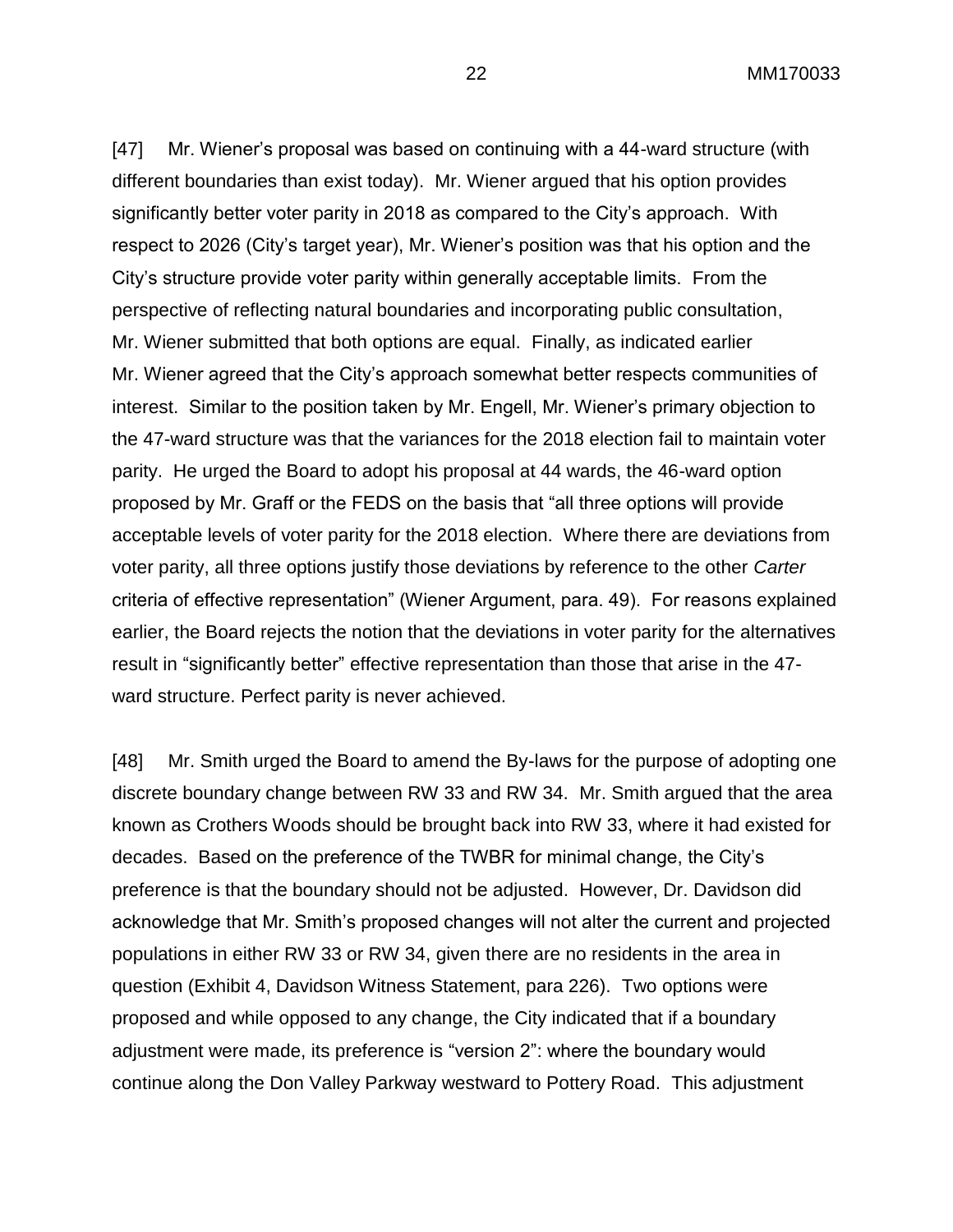would not affect the voter parity component of effective representation and provide a more coherent physical boundary for RW 33.

[49] Unlike other Appellants' proposals, Mr. Smith's proposed change does not alter the degree of effective representation provided by the boundaries in the By-laws. The Board finds that based on the historical reasons advocated by Mr. Smith, and taking into account the City's decision to not produce compelling evidence opposing Mr. Smith's proposals, the Board grants Mr. Smith's Appeal and amends the By-laws in accordance with "version 2" of his proposal with the RW 33 boundary continuing along the Don Valley Parkway westward to Pottery Road.

[50] Finally, the Board rejects the relief sought by Mr. Mammoliti which is, in essence, "do nothing". As indicated at the outset, maintaining the status quo would fail to achieve effective representation and would not account for the significant growth that has occurred since 2000 (and is projected to occur going forward) in certain areas of the City, particularly the Downtown. All of the experts who testified agreed that from a parity perspective, the status quo is not an option. Ultimately, the decision to reexamine the City's ward boundaries is one that lies with Council. It has the ability to review its ward structure as often (or as little) as it chooses. The City undertook a lengthy, detailed process, incorporating public comment and considered (and reconsidered) various options. Public and stakeholder inputs were incorporated throughout the process. For the Board to simply send the matter back to Council would be an untenable outcome.

[51] The Board finds that the work undertaken by the TWBR culminating in the Bylaws setting out a 47-ward structure was comprehensive. The ward structure delineated in the By-laws provides for effective representation and corrects the current population imbalance amongst the existing 44 wards. The decision made by Council to adopt the By-laws was defensible, fair and reasonable. The decision by Council to implement a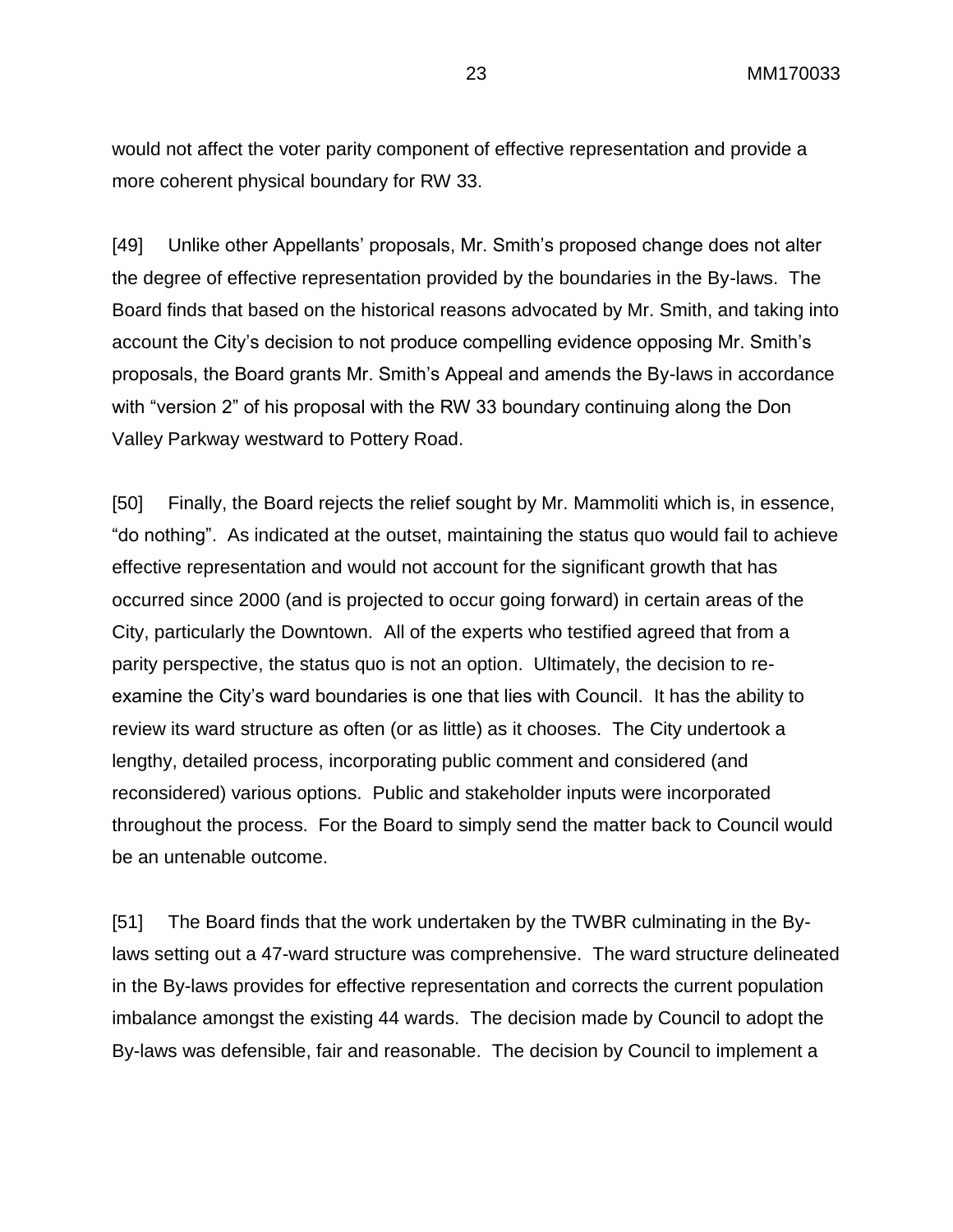47-ward structure does not diverge from the principles of voter equity and effective representation. In this regard, there is nothing unreasonable in the decision of Council.

#### **DECISION AND ORDER**

- [52] For all of the reasons given, the decision and order of the Board is to:
	- (a) dismiss the Di Ciano, Natale, Wiener, Graff, Mammoliti and LPCC appeals;
	- (b) allow the Smith appeal, in part; and
	- (c) approve By-law No. 247-2017 and By-law No. 464-2017 re-dividing the City's Ward Boundaries into 47 Wards, subject to moving the RW 33 boundary so that it continues along the Don Valley Parkway westward to Pottery Road, as set out in "Version 2" of Mr. Smith's proposal.

*"Jan de P. Seaborn"*

JAN de P. SEABORN VICE-CHAIR

*"Hugh S. Wilkins"*

HUGH S. WILKINS MEMBER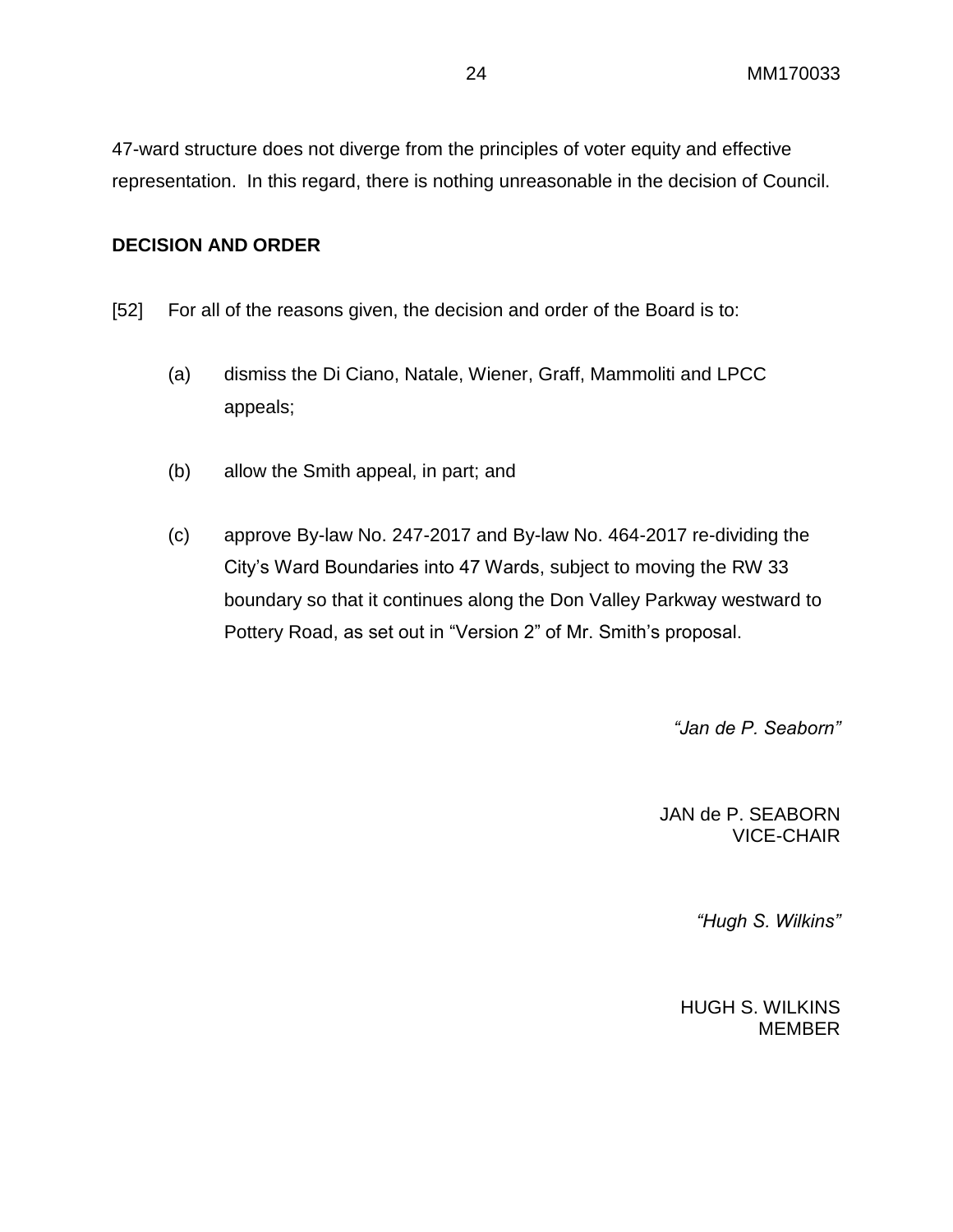# **DISSENTING DECISION DELIVERED BY BLAIR S. TAYLOR**

[1] I have had the opportunity to review the decision of my colleagues.

[2] With great respect, I disagree.

[3] I would have allowed the appeals by Justin Di Ciano and Anthony Natale.

[4] I would have made an Order dividing the City into 25 wards with names and boundaries identical to the current FEDS in the City, all for the reasons set out below.

# **SUBJECT MATTER**

[5] While this appeal ostensibly concerns the review of ward boundaries in the City, at its core this appeal is about one of the most fundamental rights granted to citizens of Canada in the *Charter of Rights*: the right to vote.

[6] In that light, it is an appeal with regard to the restructuring of the City's wards to ensure that each citizen's vote is (relatively) equal to another citizen's vote, not just for the 2018 election, but for every decision that City Council will make during that four year term.

# **CENTRAL ISSUE**

- [7] The central issue in this appeal is when voter/population parity must be achieved.
- [8] The City's By-laws are based on achieving voter/population parity in 2026.

[9] Other Appellants including Mr. Di Ciano and Mr. Natale submit that voter/population parity should be achieved for the 2018 election.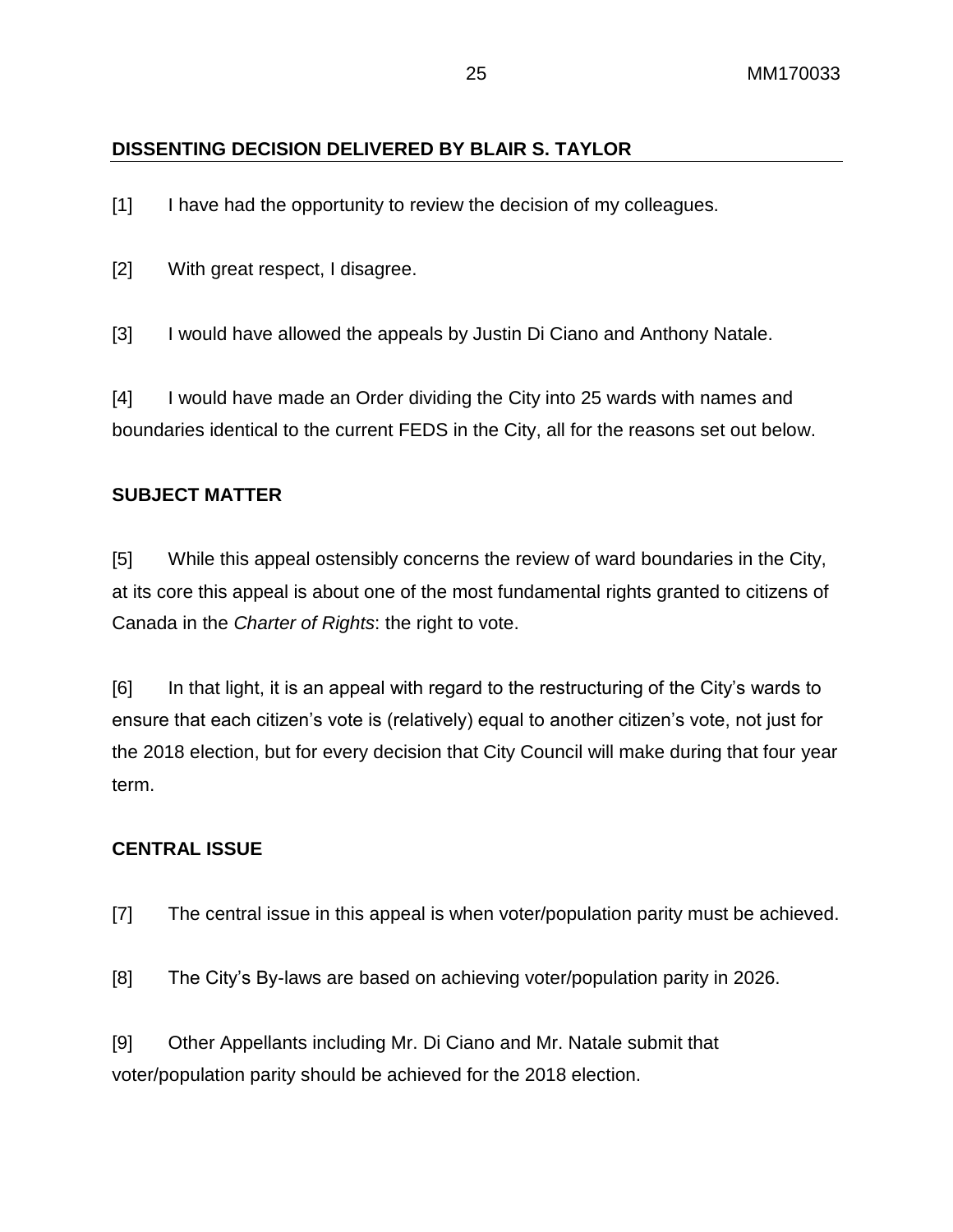# **BACKGROUND**

[10] In 1997, the (newly) amalgamated City had 28 wards that were used to elect 56 representatives (two per ward).

[11] For the 2000 election, the City had 44 wards based on the 22 FEDS in place at that time. Those 44 wards continue to this date.

[12] In June of 2013, the City Council authorized the City Manager to start a process which led to the TWBR.

[13] The TWBR July 2015 Report ("Why Is Toronto Drawing New Ward Boundaries?") stated that the status quo is not an option and that in terms of voter/population parity, the City is becoming less equitable.

[14] The TWBR in its "Civic Engagement Plus Public Consultation" report stated:

Based on the distribution of ward populations at present, Toronto's ward structure does not meet the requirements of effective representation. The population of the current wards range from 45,000 to 94,000.

Effective representation is a combination of a number of elements – voter parity, protection of communities of interest and neighbourhoods, physical and natural boundaries, ward history and capacity to represent. While some of the elements may alter strict voter parity, sometimes referred to as rep by pop, voter parity is a major criterion. It forms the basis for representative democracy. There needs to be some assurance that one elector's vote is similar in weight to another person's vote.

[15] In the Civic Engagement Plus Public Consultation Report of February of 2016, the Executive Summary noted that five options were pursued and one option was not pursued, the latter being the option of using the 25 FEDS. It was not pursued because:

> …It would not achieve voter parity, an essential component of effective representation, nor would it address current discrepancies in ward population sizes.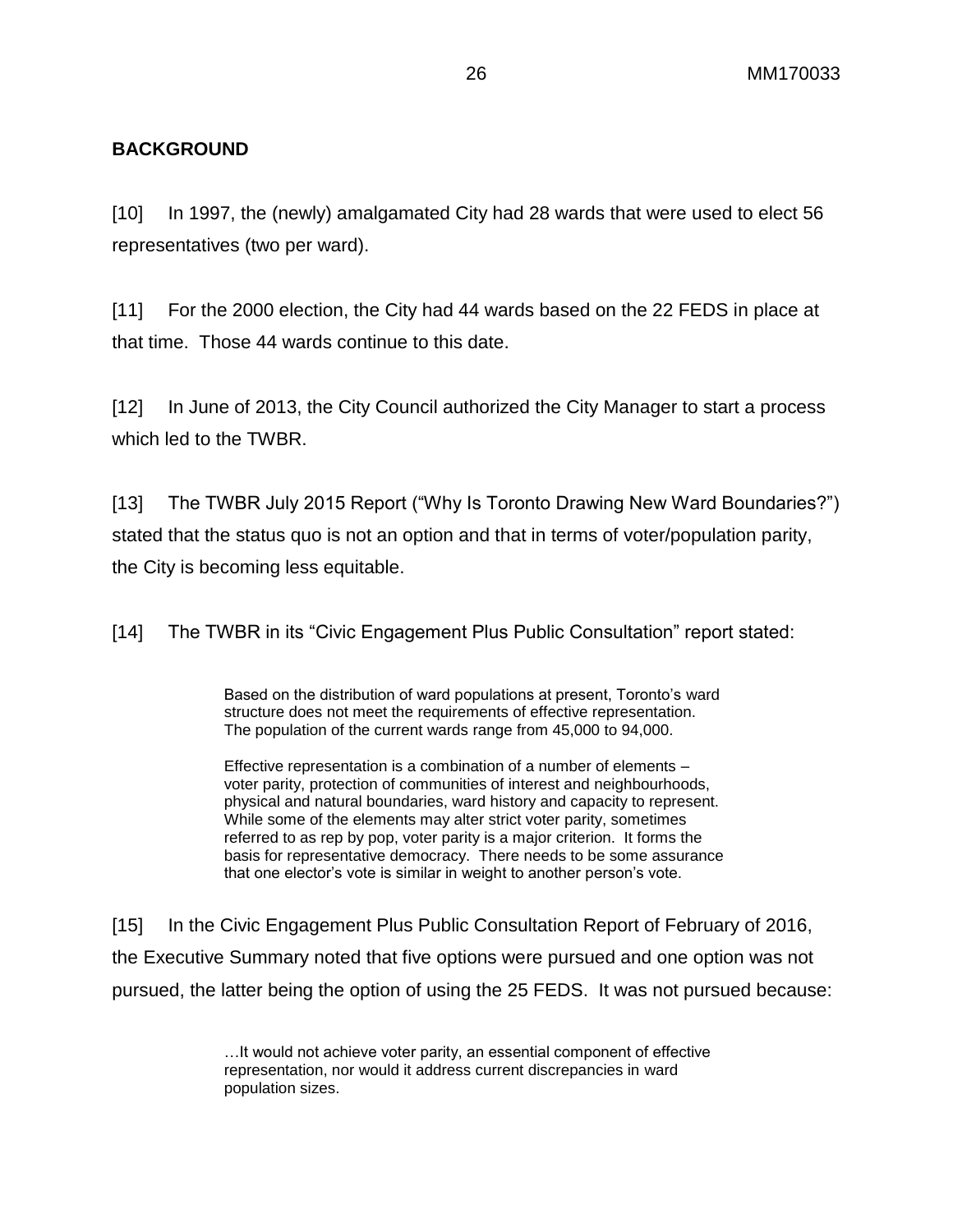[16] Thus the FEDS did not make it to the final options considered by the consultants.

[17] The "*Final" Report* by the TWBR is dated as of May 2016 and it recommended a ward structure of 47 wards, with a target population of 61,000 and a target to achieve voter/population parity in the 2026 election. The Executive Committee of the City of Toronto, in receiving the Final Report, referred the matter back to the City Manager with the request to:

- (a) review option 1 (47 wards) with a focus on amendments to address wards with the highest population discrepancies i.e. Wards 20, 22, 23, 27 and 28;
- (b) prepare refinements for option 2 (44 wards);
- (c) further consider Toronto's ward boundaries for increased consistency with the 25 FEDS; and
- (d) undertake any required additional public consultation.

[18] That work was completed and the TWBR recommended to City Council in its *Supplementary Report* of October 2016, refinements to its 47-ward approach, which the TWBR stated were an improvement to the original 47-ward recommendation. City Council ultimately adopted this revised 47-ward recommendation.

# **VOTER/POPULATION VARIANCE RANGES**

[19] The TWBR *Options Report* (Exhibit 2 page 400) provided this narrative with regard to the ranges used in ward boundary reviews.

> Calculating voter parity does not use absolute figures, but proceeds by determining population ranges to achieve wards with 'similar' populations. Generally, ward boundary reviews analyze the following ranges:

- Range 1 plus or minus 10% of the ward average;
- Range 2 10% to 15% above the ward average;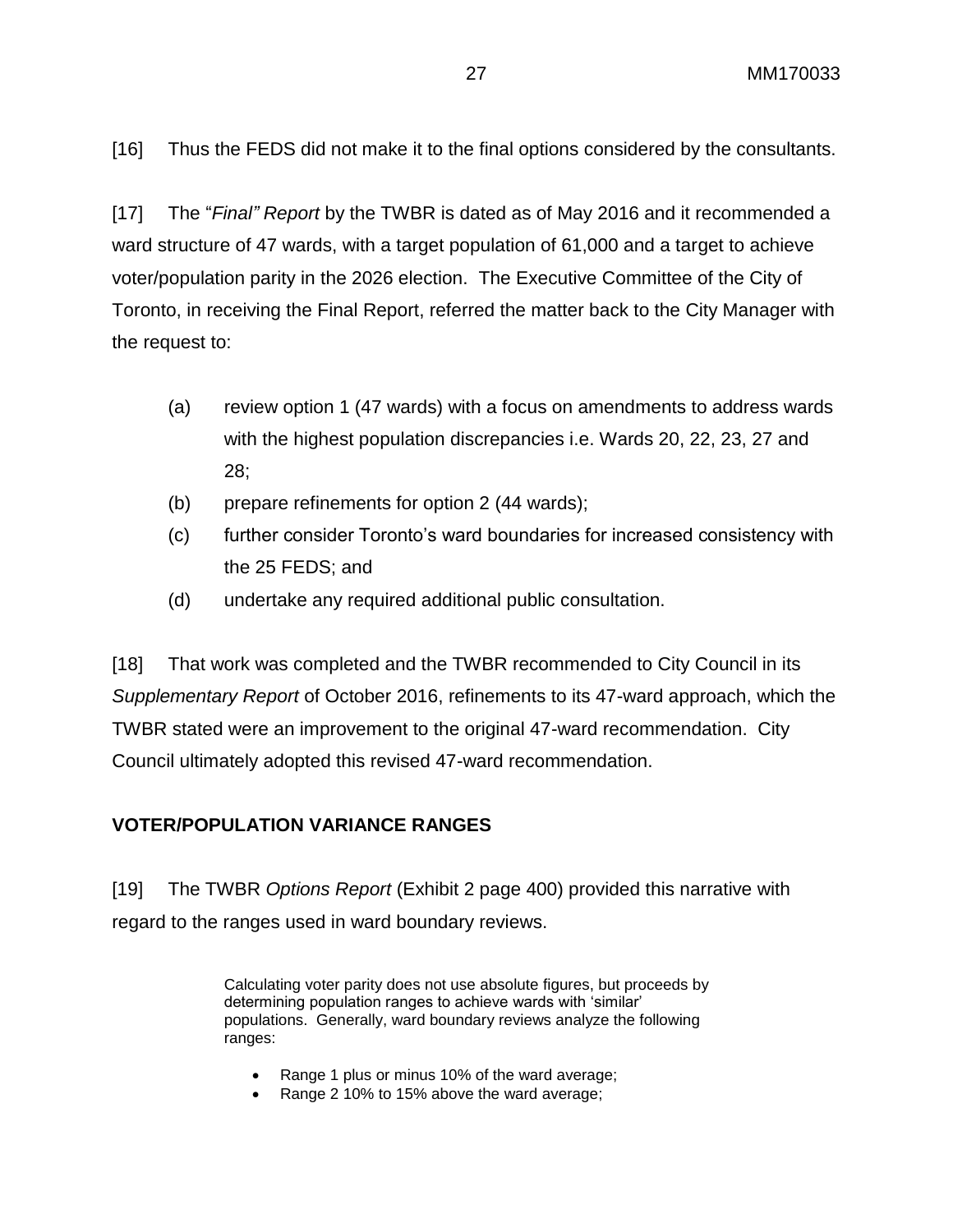- Range 3 10% to 15% below the ward average;
- Range 4 15% to 20% above the ward average;
- Range 5 15% to 20% below the ward average;
- Range 6 20% to 25% above the ward average;
- Range 7 20% to 25% below the ward average;
- Range 8 25% or more above the ward average; and,
- Range 9 25% or more below the ward average.

Achieving a population balance of plus or minus 10% of the ward average (Range 1) is the gold standard of ward boundary reviews. Ranges 2 and 3 (10% - 15% above or below average) can result in acceptable voter parity figures. Ranges 4 and 5 (15% to 20%) can only be used under special circumstances, for example a ward may be below 15% to 20% because it is expected to grow or it may be above this percentage because it is stable and will get closer to the city-wide average in time.

Wards with populations of 20% to 25% above or below average (Ranges 6 and 7) do not satisfy the voter parity criterion. Ranges 6 to 9 (20% to 25% and 25% or more above or below average have been applied, on rare occasions, by municipalities that have to ensure the representation or rural areas within their boundaries.

# **CONTEXT**

[20] Exhibit 1, Tab 17, page 257 is an excerpt from the Ward Population Background Brief and it shows that in 2014: the populations of wards ranged from 44,404 to 93,687, that one ward had a 56.07% variance, a second ward had 54.57% variance, a third ward had 40.72%, and about seven other wards had population variances over 20%.

[21] The TWBR Recommended (47) Wards With Refinements plan is based on a "target" population of 61,000 per ward, and to achieve voter/population parity in 2026.

[22] For 2018, (being the first municipal election for the new ward boundaries using the target population of 61,000 per ward), the TWBR projected for its proposed 47 wards that:

> 8 wards would have variances of +/- 10%, 1 ward with +/- 15%, 2 wards with +/- 20%, and 2 wards with +/- 30% (37.45% and 34.67%). (Exhibit 3, Tab 24, page 699)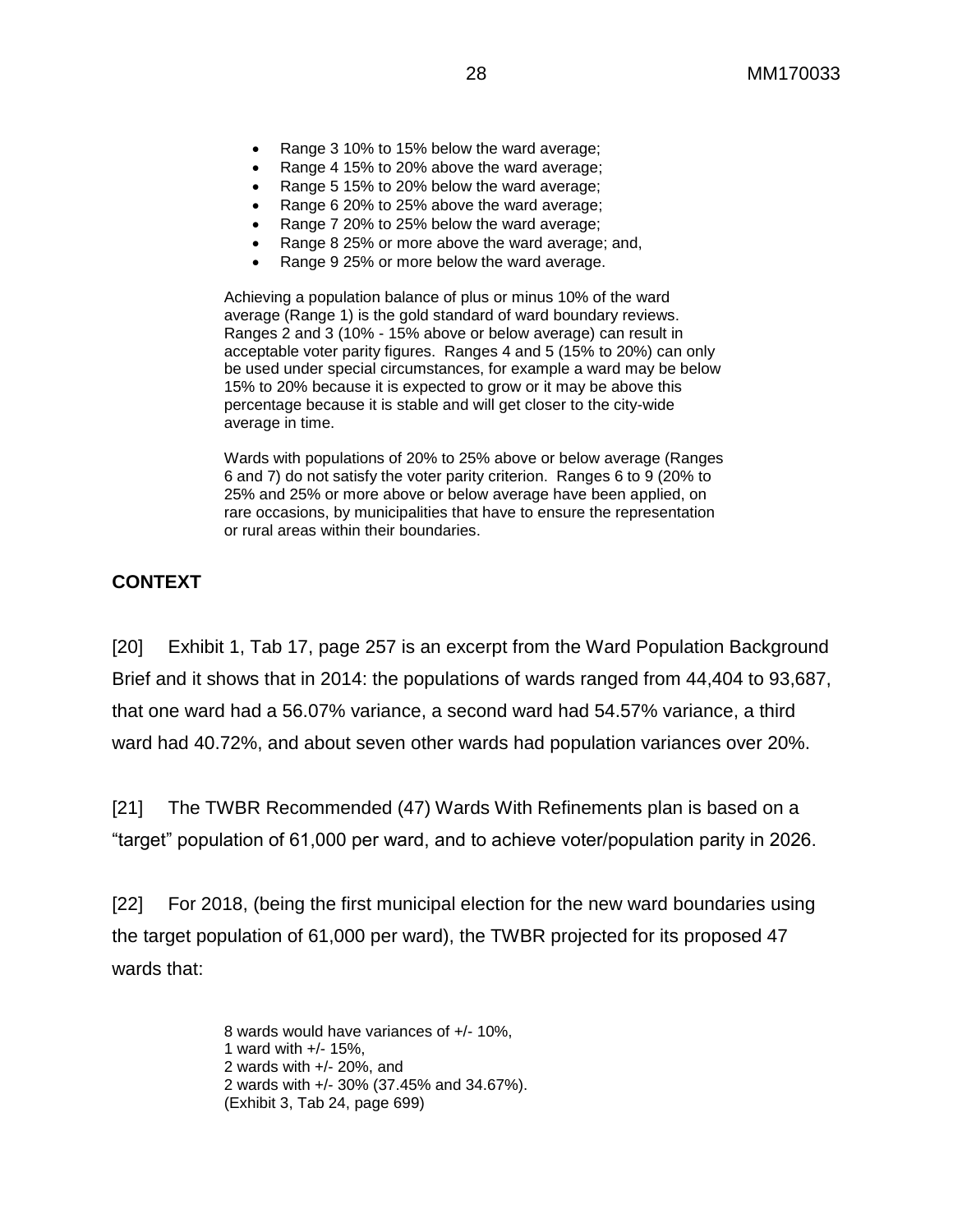[23] Contrasted to the average population per ward of 58,892 (not the "target" population of 61,000), the TWBR Recommended (47) Wards With Refinements would result in:

> 10 wards would have variances of +/- 10% 4 wards with +/- 15% 1 ward with +/- 20%, and 2 wards with +/- 30% (35.21% and 31.91%. (Exhibit 13, page 2)

[24] The evidence of on behalf of Messrs. Di Ciano and Natale is that for 2018 using the FEDS, there would be only 2 instances where variances were outside 10% and 1 of over 20% (Exhibit 13, Tab 1).

[25] The use of the FEDS was supported by the LPCC as a means of addressing governance issues, which are beyond the jurisdiction of this Board.

[26] Messrs. Wiener, Graff and Mammoliti called no evidence in chief: neither expert nor lay. This Member assigns little weight to their positions.

# **LUMPINESS/SPIKEYNESS**

[27] The City consultants testified that it is appropriate to use a population projection target of 61,000 per ward and a target date of 2026 to implement the new ward boundary system.

[28] They assert this based on the fact that the growth that has occurred in the City has been uneven in nature ("lumpy/spikey"), that the target population of 61,000 per ward is appropriate, and that the goal of voter/population parity by 2026 enables the revised ward system to grow into parity based on the anticipated further development in specific areas in the City.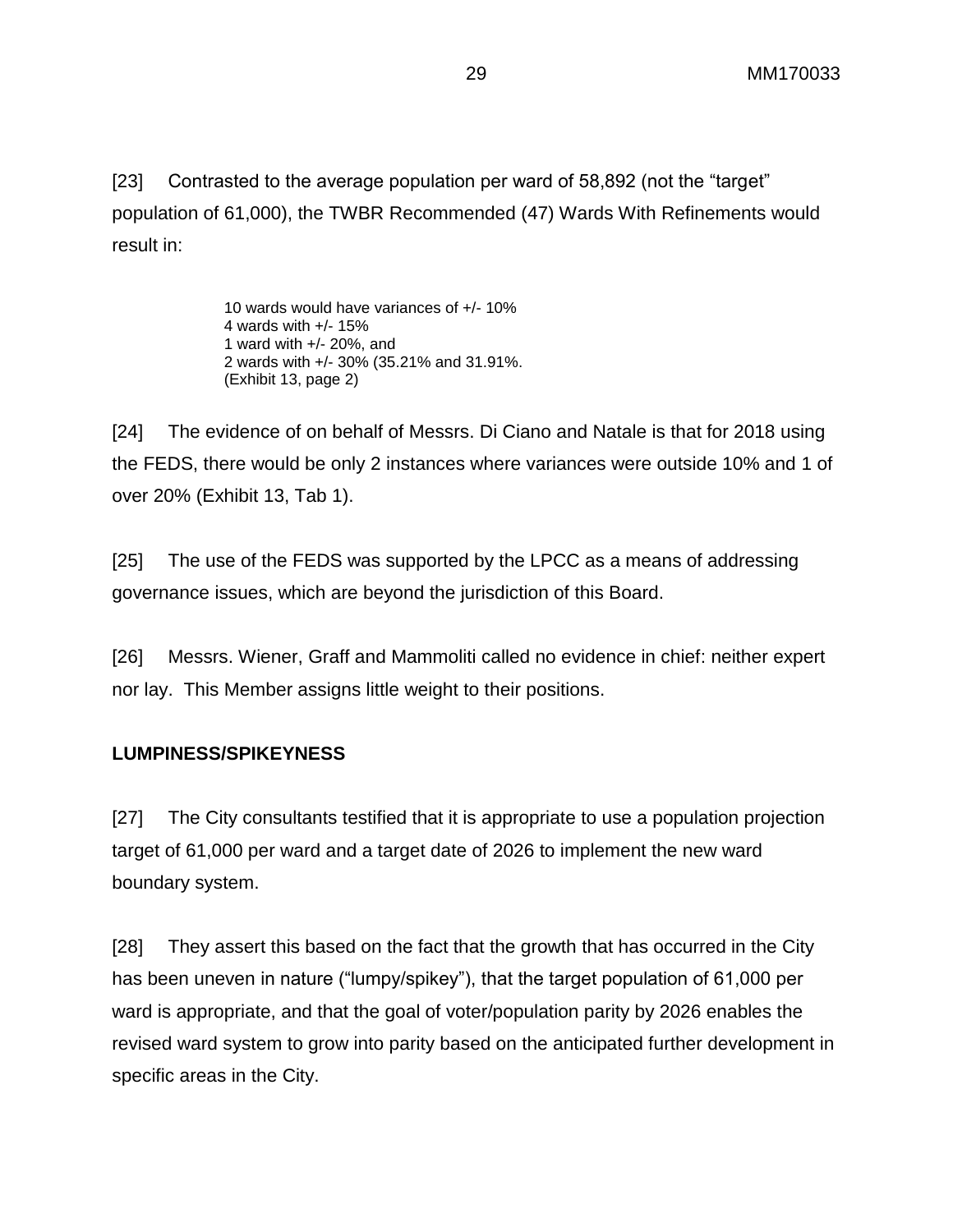[29] In contrast, Messrs. Di Ciano and Natale submit that the census work of Statistics Canada ought to be used as it is used in the FEDS, as those numbers are actual numbers and not projections, that one should use the actual average population for a ward not a target, and also that it is not appropriate to be looking at a time frame to 2026 to implement voter/population parity.

### **THE LAW**

[30] Much of the case law has been reviewed in the majority decision.

[31] I set out below certain portions of the Justice McLachlin (as she then was) decision in *Carter, supra,* that are central to my decision with my emphasis.

#### **C. The Meaning of the Right to Vote**

**It is my conclusion that the purpose of the right to vote enshrined in s. 3 of the** *Charter* **is not equality of voting power** *per se***, but the right to "effective representation".** Ours is a representative democracy. Each citizen is entitled to be represented in government. Representation comprehends the idea of having a voice in the deliberations of government as well as the idea of the right to bring one's grievances and concerns to the attention of one's government representative; as noted in *Dixon v. B.C. (A.G.)*, [1989] 4 W.W.R. 393, at p. 413, elected representatives function in two roles – legislative and what has been termed the "ombudsman role".

**What are the conditions of effective representation? The first is relative parity of voting power. A system which dilutes one citizen's vote unduly as compared with another citizen's vote runs the risk of providing inadequate representation to the citizen whose vote is diluted.** The legislative power of the citizen whose vote is diluted will be reduced, as may be access to and assistance from his or her representative. The result will be uneven and unfair representation.

#### **But parity of voting power, though of prime importance is not the only factor to be taken into account in ensuring effective representation…**

Notwithstanding the fact that the value of a citizen's vote should not be unduly diluted, it is a practical fact that effective representation often cannot be achieved without taking into account countervailing factors.

**First, absolute parity is impossible.** It is impossible to draw boundary lines which guarantee exactly the same number of voters in each district.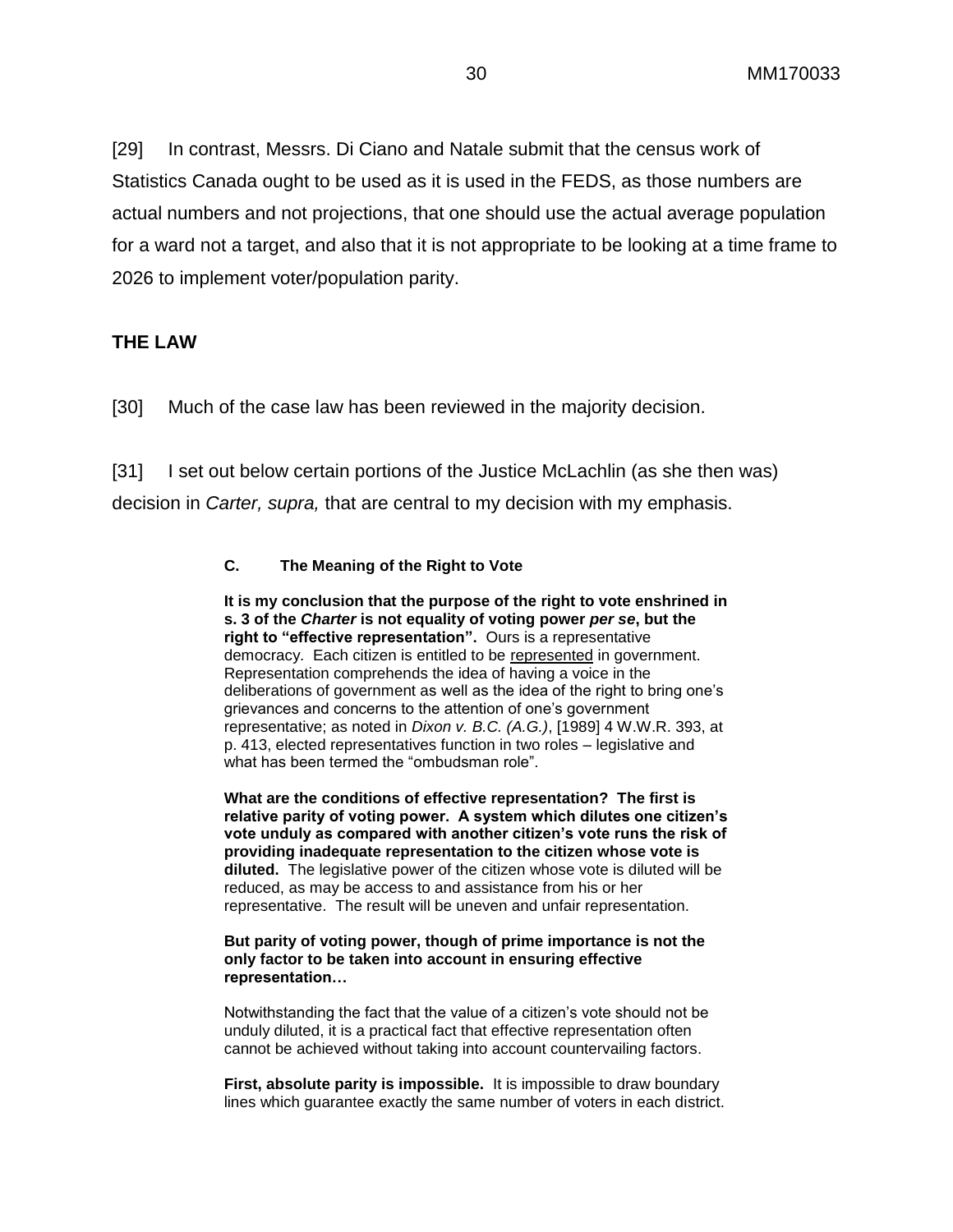Voters die, voters move. Even with the aid of frequent censuses, voter parity is impossible.

Secondly, such relative parity as may be possible of achievement may prove undesirable because it has the effect of detracting from the primary goal of effective representation. Factors like geography, community history, community interests and minority representation may need to be taken into account to ensure that our legislative assemblies effectively represent the diversity of our social mosaic. These are but examples of considerations which may justify departure from absolute voter parity in the pursuit of more effective representation; the list is not closed.

**It emerges therefore that deviations from absolute voter parity may be justified on the grounds of practical impossibility or the provision of more effective representation. Beyond this, dilution of one citizen's vote as compared with another's should not be countenanced.** I adhere to the proposition asserted in *Dixon, supra*, at p. 414, that "only those deviations should be admitted which can be justified on the ground that they contribute to better government of the populace as a whole, giving due weight to regional issues within the populace and geographic factors within the territory governed." **(Emphasis added)**

[32] Further, at page 195 of the decision, Justice McLachlin provides this comment with regard to timing.

> … Yet another factor is growth projections. Given that the boundaries will govern for a number of years – the boundaries set in 1989, for example, may be in place until 1996 – projected population changes within that period **may justify a deviation from strict equality at the time the boundaries are drawn. (Emphasis added)**

[33] In terms of the approach to ward boundary appeals such as this, the Board has taken the position that it should not lightly interfere with municipal decisions unless there are clear and compelling reasons to do so (*Savage v. Niagara Falls (City)*, 45 O.M.B.R. 56).

[34] Similarly, the Board in *Teno v. Lakeshore (Town)*, 51 O.M.B.R. 473 made these findings:

> 29 The Board finds that in assessing whether ward boundaries should be redivided, **the over-riding principle is voter parity** as cited by the Supreme Court of Canada. Any deviations from voter parity must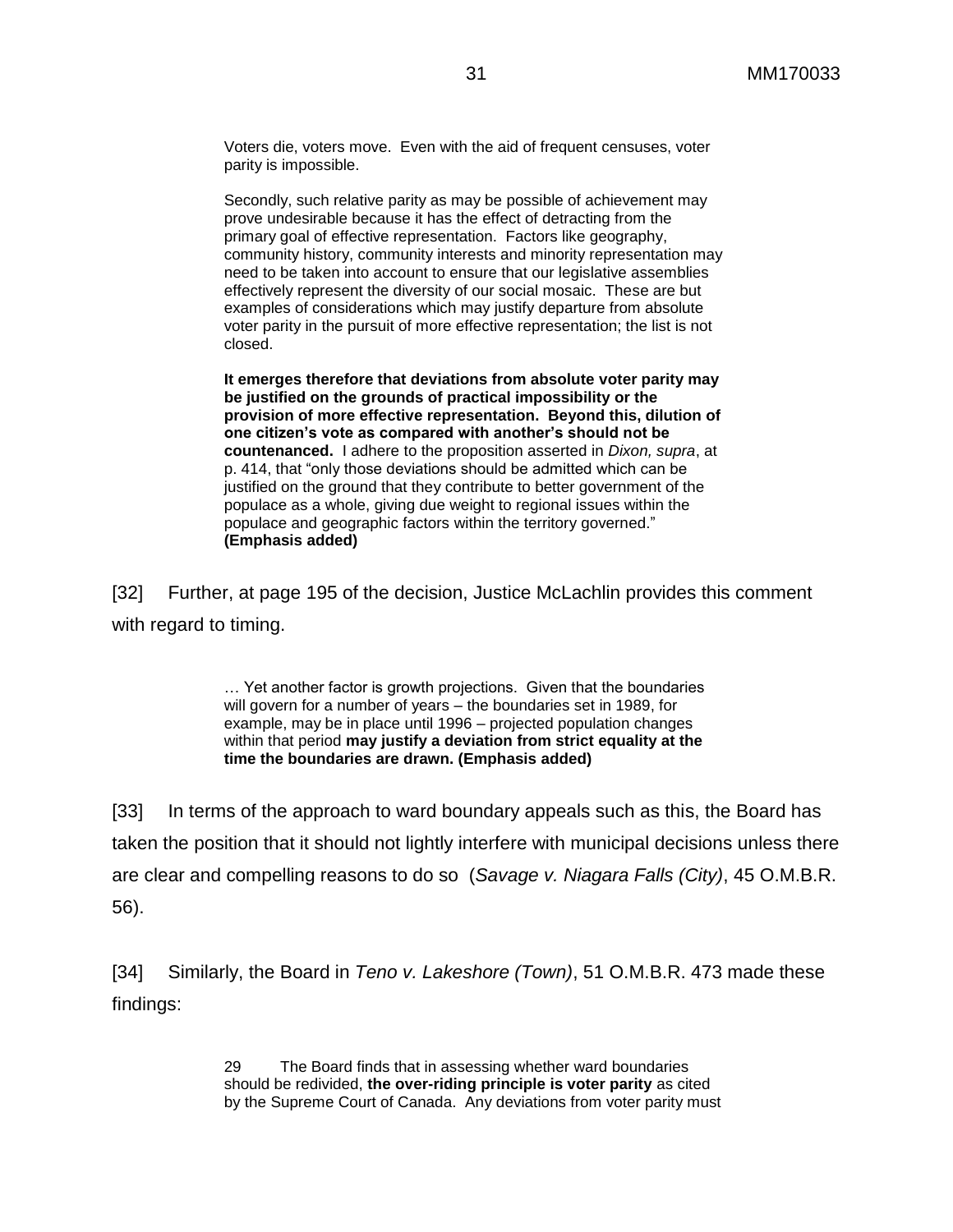be justified based on the other factors referred to by the Supreme Court and by this Board, in a manner which supports the notion that in the absence of this deviation, there would be a loss of effective representation. Thus any deviation factor whether it be 1% or 33% must be supportive of a more effective representation of the electors and their interests…**(Emphasis added)**

36. Thus, this Board accepts that there must be clear and compelling reasons for the Board to interfere in a municipal council's decision on these matters, and that it may have to be demonstrated that a municipal council has acted unfairly or unreasonably in making a decision on these issues. However, if the evidence demonstrates that the decision of the municipality operates to diverge from the overriding principle of voter equity and effective representation, then the Board can only conclude that the Council has acted unreasonably. Where however, the issues are not so clear cut, then it may be that the Board may accord deference to the decision of the municipal council.

[35] The Board in *Teno, supra*, found based on the evidence before it, that the disparities in voter representation that then existed would continue to worsen, and the Board found it was untenable and contrary to the principles set out in the Supreme Court of Canada to allow the current system to continue. The Board said this:

> 46 Thus the Board finds that there is clear and compelling evidence to support a redivision of the ward boundaries, and that the municipality, while always acting fairly and in a way which they viewed as representing the public interest, acted unreasonably in deciding to maintain the current electoral boundary system, in the face of the information and recommendations made to them by their staff.

# **PRINCIPLES**

[36] From this case law, four principles ensue.

[37] First, the overriding principle in assessing ward boundaries is to achieve voter/population parity at the time the boundary lines are drawn.

[38] Second, any deviation from such voter/population parity must be justified by other *Carter* criteria in a manner that is more supportive of effective representation. Absent this, the dilution of one citizen's vote as compared to another should not be countenanced.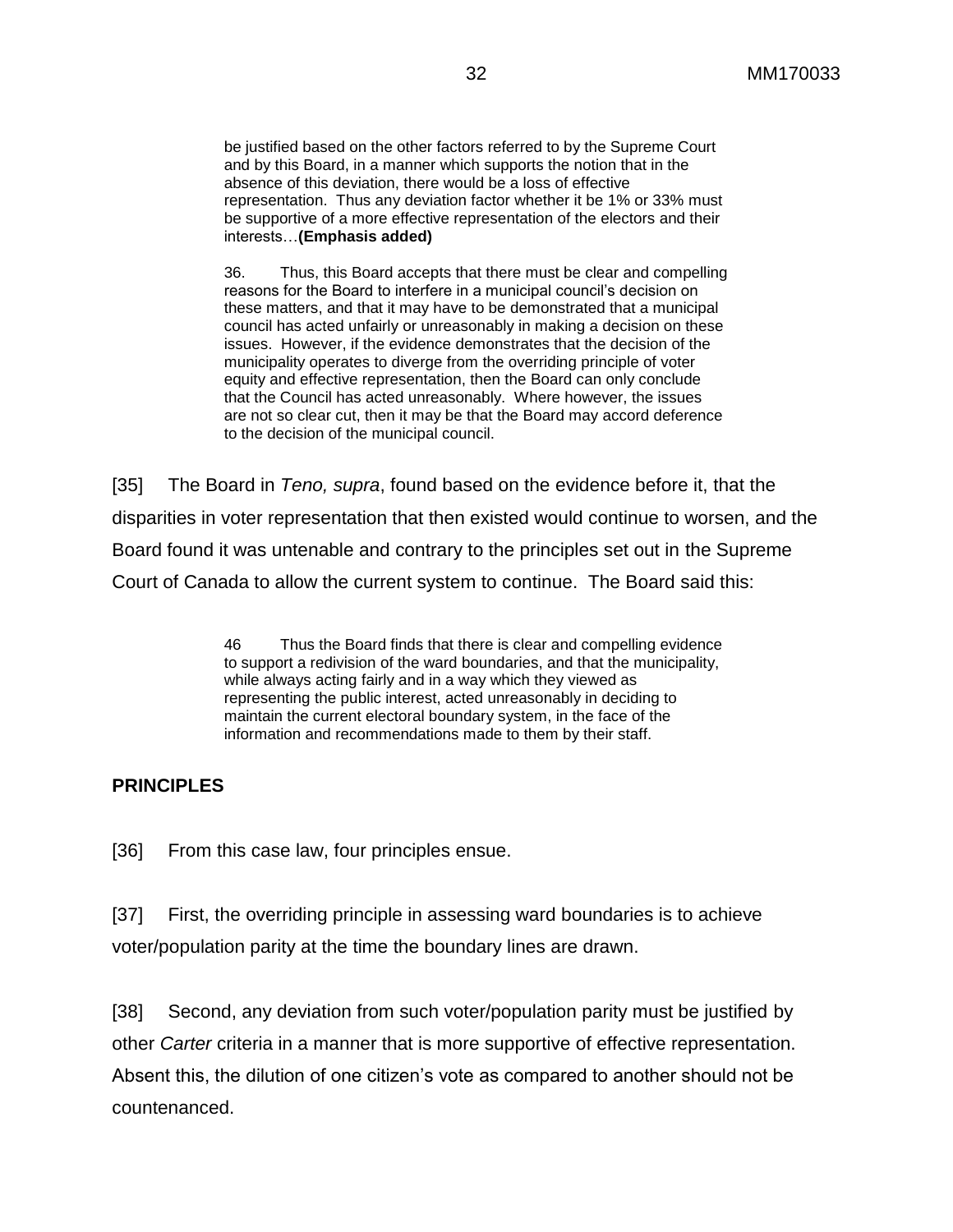[39] Third, there must be clear and compelling reasons for the Board to interfere with a municipal council's decision.

[40] And finally, if the evidence demonstrates that the municipal council's decision diverges from the overriding principle of voter/population parity and effective representation, the Board can only conclude that council acted unreasonably.

#### **2018 VOTER/POPULATION PARITY**

[41] Using the TWBR's variance ranges, the use of the revised 47-ward boundaries for 2018 would not result in voter/population parity for the 2018 municipal election. Of the 47 proposed wards, using the average ward population (and not the "target"), 10 wards would have a +/- variance over 10%, 4 wards would have +/- 15% variance (which can only be justified under special circumstances), 1 ward at +/- 20%, and 2 wards over +/- 30%, which do not satisfy the TWBR's voter/population criterion (and there are no "rural" areas in the City).

#### **GROWING INTO PARITY**

[42] The City submits that it is preferable to grow into parity with the aim of reaching that parity based on the population projections by 2026. Why? Because, say the City consultants, ward boundary reviews are expensive and time consuming, and the City is experiencing uneven growth in areas that have been designated for such growth in the City's Official Plan.

[43] Messrs. Di Ciano, Natale and Wiener challenge that provision. Counsel for Messrs. Di Ciano and Natale submits: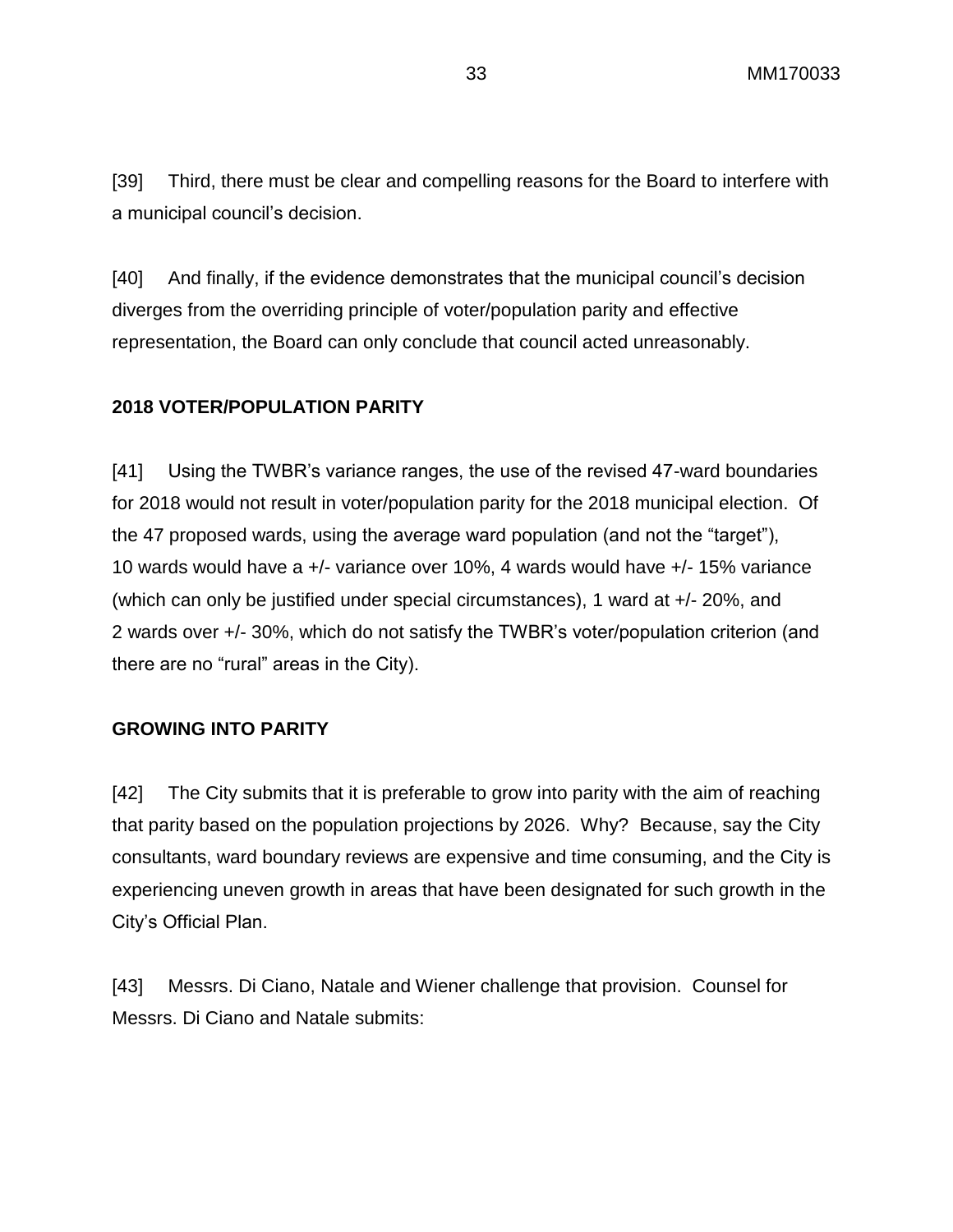The TWBR's insistence that it is better to grow into parity than grow out of it must have implicitly been predicated on the idea that fairness of a future election is more important than the fairness of the current one. There is no reason why starting closer to parity and growing farther away from it is inherently different from growing into parity. What must be kept in mind throughout is that an acceptable range of parity must be achieved for each election involved.

[44] Mr. Wiener aptly notes:

While there has been significant jurisprudence on what effective representation is, there has been little jurisprudence on when effective representation should be determined.

[45] In Reply, counsel for the City submitted that: "... there is no jurisdiction or statutory authority that the City must achieve parity [of voter/population] in any particular time frame."

#### **PARITY WHEN?**

[46] Counsel for Messrs. Di Ciano and Natale submits that the position of the City on achieving voter/population parity is like "Waiting for Godot": voter/population parity is hoped for by the City, but under its proposed ward boundary system, like Mr. Godot, it may never show up.

#### **FINDINGS**

[47] This Member of the panel finds that the appropriate approach for a ward boundary review would be to first consider the issue of voter/population parity at the time the boundaries are drawn. A review of the voter/population parity for 2018 for the revised 47 wards as proposed by the City reveals that voter/population parity would not be achieved for 2018. Using the average (and not the target) population per ward, 17 wards would have variances of greater than +/- 10%, of which 4 wards would be in the  $+/-$  15% range, 1 ward in the  $+/-$  20% range, and 2 wards in the  $+/-$  30% range. Such variances well exceed the standards recommended by the City consultants. Such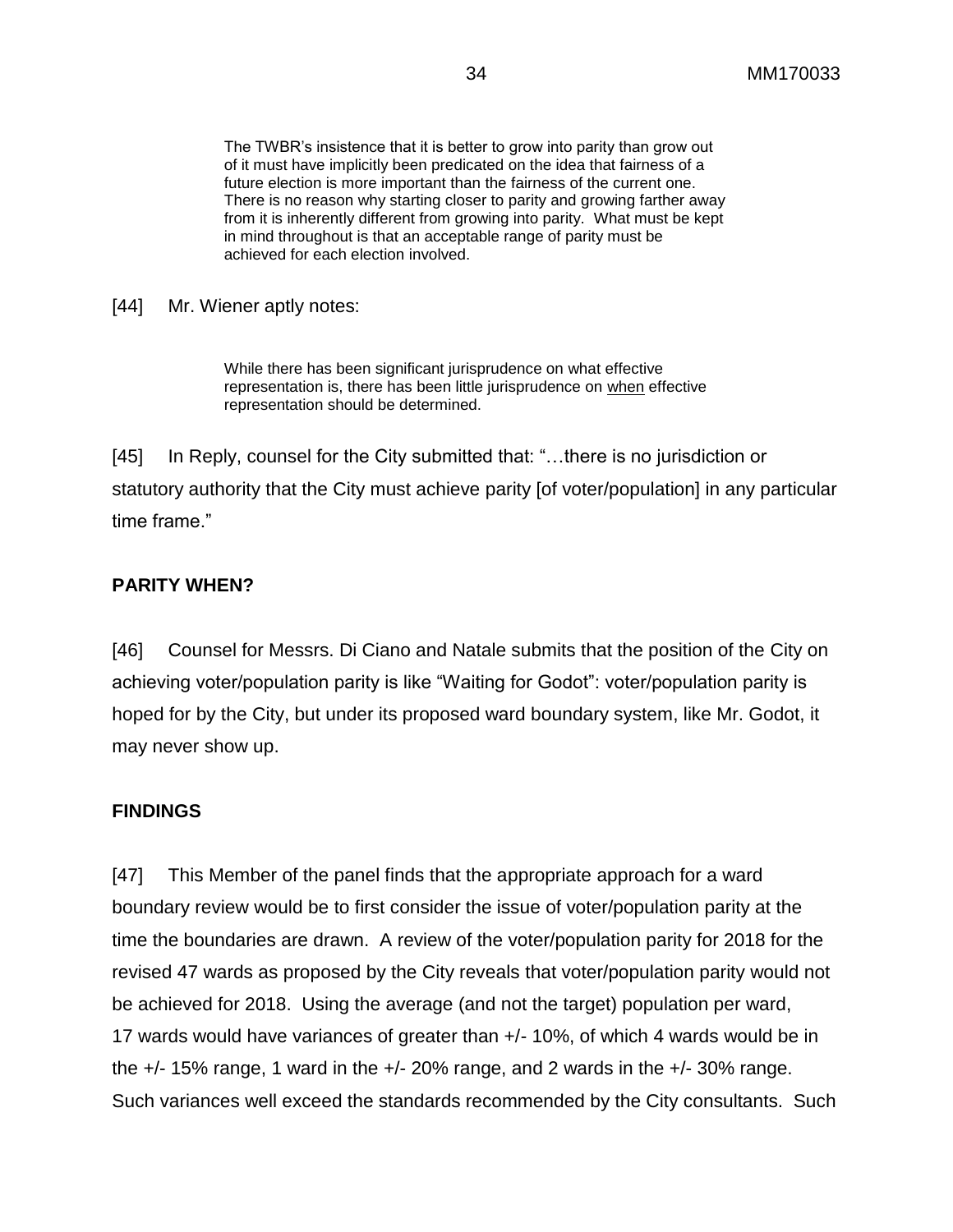variances do not meet the conditions of effective representation that are set out in *Carter* inasmuch as the first criteria is relative parity of voting power and this Member finds that relative parity is lacking in the revised 47 ward option, affecting the fundamental *Charter* given right to vote for thousands of citizens of the City.

[48] Second, this Member finds that the imbalance of voter/population parity will permeate every decision that City Council will make during its four year term of office. As the TWBR Supplementary Report notes: "Toronto's current ward structure, implemented approximately 15 years ago, has become unbalanced. This is problematic, not just at election time, but every time City Council votes."

[49] Third, in contrast to the recommended 47 wards, this Member finds that the voter/population variances in the FEDS wards with the names and boundaries identical to the current federal electoral districts (and provincial districts) achieve much better voter parity in 2018 with only 2 wards outside 10% and 1 outside 20%. Even this is not perfect parity, but it is far superior to that recommended by the City's consultants.

[50] Fourth, with regard to the other *Carter* criteria, this Member finds that there is no overriding and countervailing case to be made on communities of interest, physical and natural boundaries, and ward history. All those criteria are duly considered in the FEDS for both the federal elections and the provincial elections (the latter of which occurs in 2018 before the City's election).

[51] Fifth, as voter/population parity is of "prime" importance, are there some other clear or compelling reasons to allow such deviation? I do not find the City's submissions (that ward boundary reviews are expensive and time consuming) to be persuasive as the City's ward boundaries have not been reviewed since 2000, and the FEDS are regularly reviewed and accordingly adjusted, and this process is readily available to the City.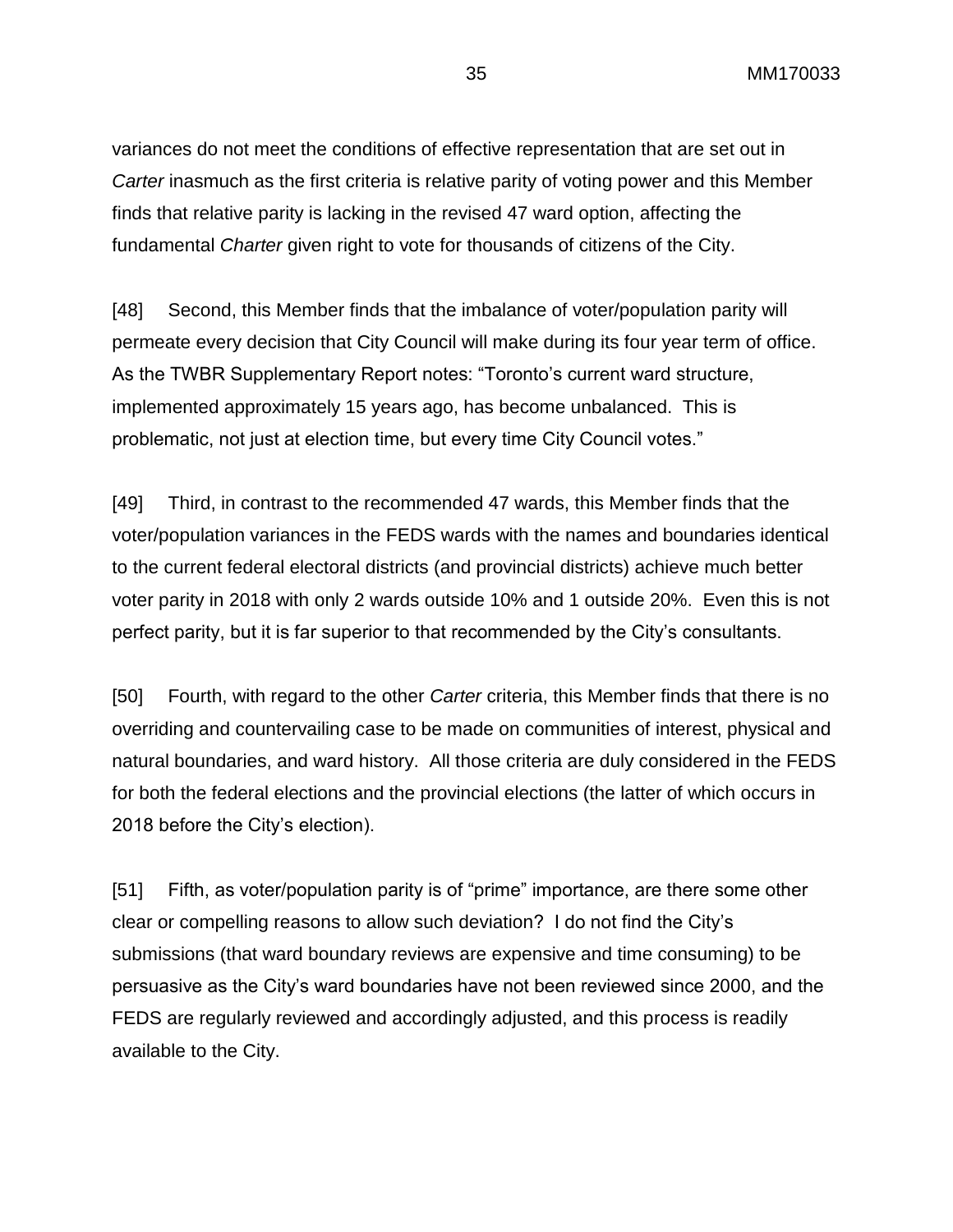[52] Sixth, I find that the use of the FEDS would result in a fair election in 2018, that the continued use of the FEDS would provide the basis for future elections that are fair, that they will result in boundaries that are derived from regular, thorough, arms-length, open public processes and which can be quickly, reliably, and relatively inexpensively adjusted and adopted by the City on an ongoing basis.

[53] Finally, I strongly disagree with the submission of City's counsel that: "…there is no jurisdiction or statutory authority that the City must achieve parity [of voter/population] in any particular time frame".

[54] I find that the City is dealing with a fundamental right provided under the *Charter*  such that when the City is proposing a ward boundary review, the cornerstone of such a review must seek to achieve acceptable voter/population parity for the forthcoming election and not be aimed at an election event in 2026, (eight years hence following innumerable City Council votes, resolutions and By-laws), the result of which would be to unduly dilute the fundamental, *Charter* given, right to vote for thousands of citizens during that entire intervening period. In short, I find that the *Charter* provides the jurisdiction and the authority that requires the City to achieve parity [of voter/population] in 2018.

#### **NUMBER OF COUNCILLORS**

[55] There will be those who will say that the FEDS with 25 wards will result in 50 councillors. That might be, but that is an issue that the Board has no jurisdiction over. That decision rests solely with City Council.

[56] However, it appears to this Member that there are a host of options open to the City, including but not limited to these four as set out by Dr. Sancton: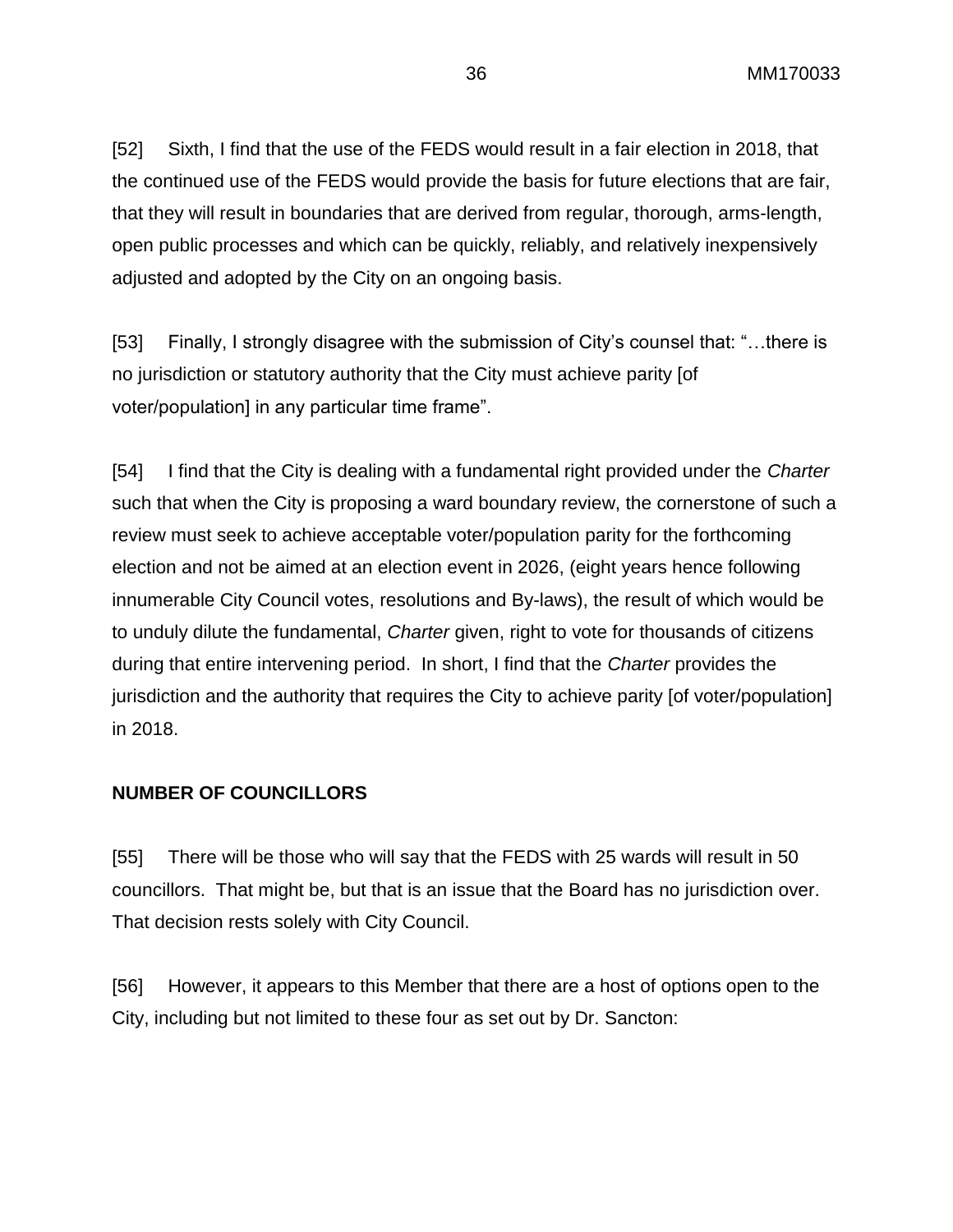- 1. 25 councillors (1 councillor per ward);
- 2. 30 councillors with 25 councillors (1 per ward) plus 1 area councillor for each five groupings of five wards;
- 3. 35 councillors with 25 councillors (1 per ward) plus 10 councillors elected at large; or
- 4. 50 councillors with 2 councillors elected per ward.

[57] City Council has the jurisdiction to make decisions on the number of councillors, and I would have left that to City Council.

# **CONCLUSION**

[58] I would have allowed the appeal by Justin Di Ciano and Anthony Natale.

[59] I would have made an Order to divide the City into 25 wards with names and boundaries identical to the current FEDS in the City which also happen to be identical to the current provincial electoral districts.

[60] The basis for my decision is that, as in *Teno, supra,* while City Council has, I believe, acted fairly and in a way they viewed as being in the public interest, nevertheless the recommended results from the consultants to the City and adopted by the City Council do not meet the criteria established by the Supreme Court of Canada in *Carter*. In my opinion, the proposed 47 wards do not provide voter/population parity in 2018. The result of this will affect the *Charter* given fundamental right to vote (and effective representation), and unduly dilute that right to thousands of voters, not just in the 2018 election but for all the decisions of City Council in the four year term of office.

[61] The case law is clear that where the evidence demonstrates that the decision of the municipality operates to divert from the overriding principle of voter/population parity